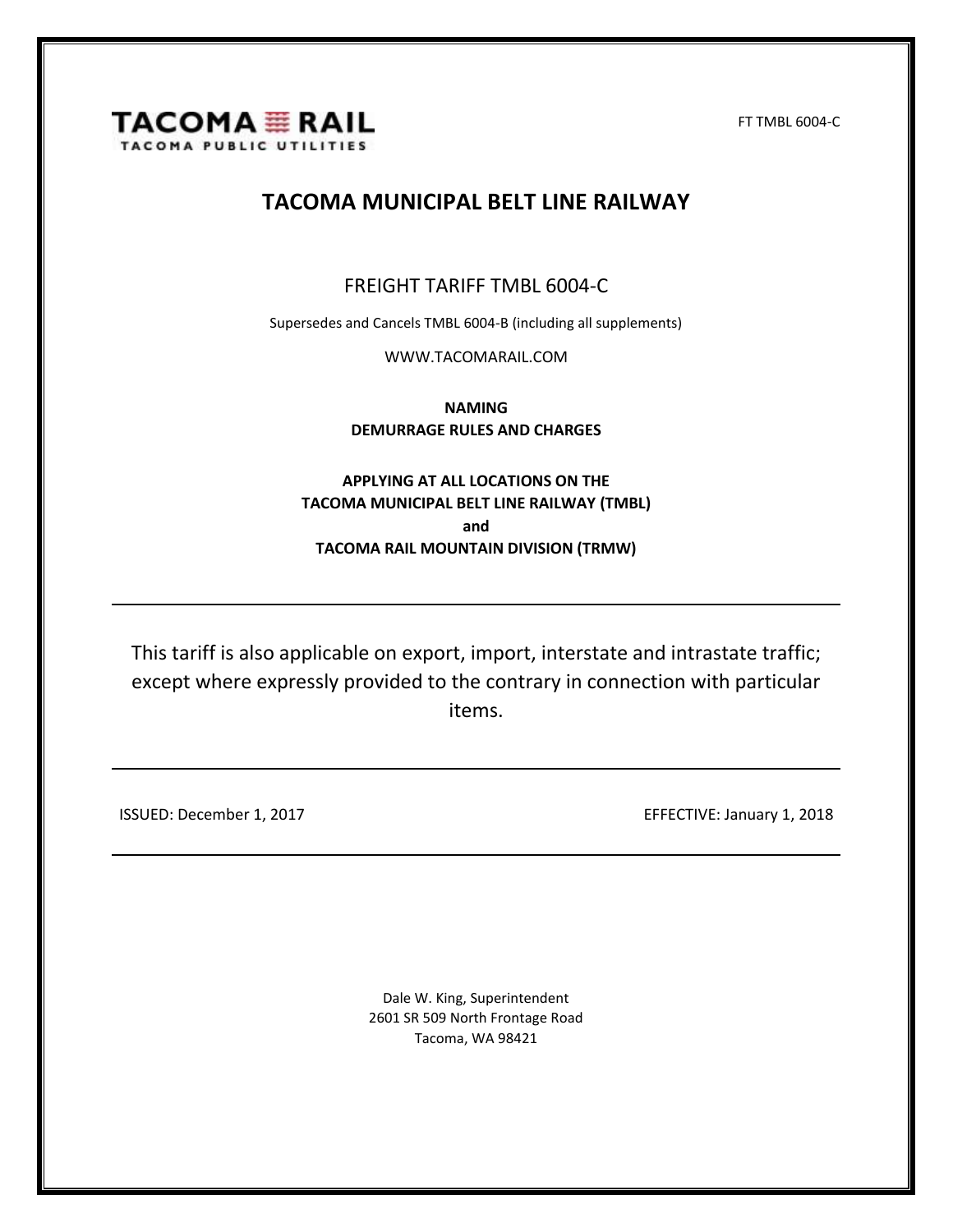### **TABLE OF CONTENTS**

| <b>DESCRIPTION</b>                                                                             | <b>ITEM NUMBER</b> |
|------------------------------------------------------------------------------------------------|--------------------|
|                                                                                                |                    |
| $\bullet$                                                                                      |                    |
| $\bullet$                                                                                      |                    |
| $\bullet$                                                                                      |                    |
| $\bullet$                                                                                      |                    |
|                                                                                                |                    |
| $\bullet$                                                                                      |                    |
| $\bullet$                                                                                      |                    |
| $\bullet$                                                                                      |                    |
| $\bullet$                                                                                      |                    |
| $\bullet$                                                                                      |                    |
| Refused Loaded Railcars and Railcars Rejected as being Unsuitable for Loading 260<br>$\bullet$ |                    |
|                                                                                                |                    |
|                                                                                                |                    |
| $\bullet$                                                                                      |                    |
| $\bullet$                                                                                      |                    |
| Section 4: Demurrage Plan 2 - Straight - Application & Charges400-410                          |                    |
| $\bullet$                                                                                      |                    |
| $\bullet$                                                                                      |                    |
|                                                                                                |                    |
|                                                                                                |                    |
|                                                                                                |                    |
|                                                                                                |                    |
|                                                                                                |                    |
|                                                                                                |                    |
|                                                                                                |                    |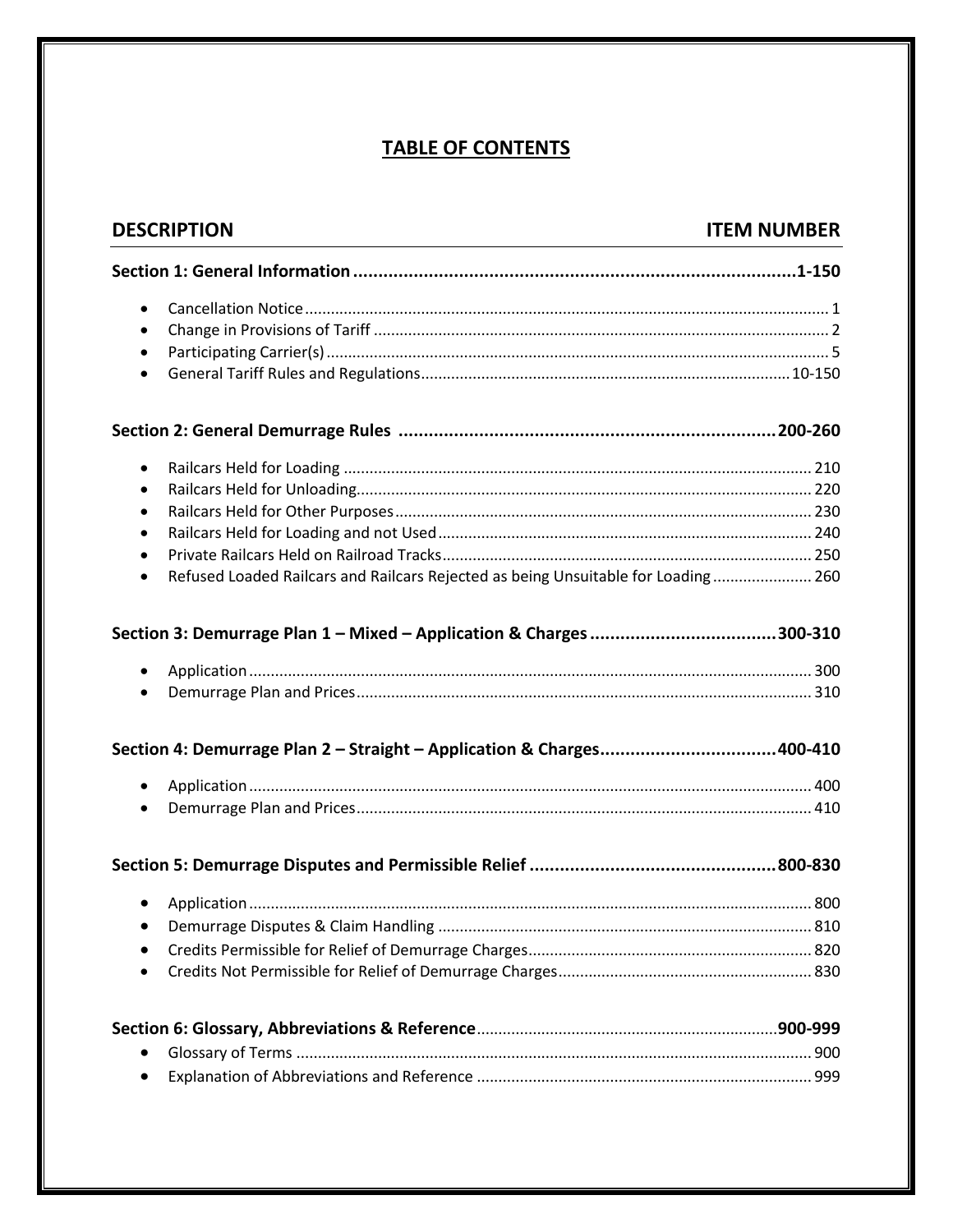# TMBL  $&$  TRMW

| 1              | <b>CANCELATION NOTICE:</b>                                                                                                                                                                                                                                                                                                                                                                                                                                                                                                                                                                                                                                                                                                                                                                                                                                                                                                                             |
|----------------|--------------------------------------------------------------------------------------------------------------------------------------------------------------------------------------------------------------------------------------------------------------------------------------------------------------------------------------------------------------------------------------------------------------------------------------------------------------------------------------------------------------------------------------------------------------------------------------------------------------------------------------------------------------------------------------------------------------------------------------------------------------------------------------------------------------------------------------------------------------------------------------------------------------------------------------------------------|
|                | This tariff cancels tariff FT TMBL 6004-B, including all previous supplements, as of the effective date of<br>this tariff. Provisions not carried forward are hereby cancelled.                                                                                                                                                                                                                                                                                                                                                                                                                                                                                                                                                                                                                                                                                                                                                                        |
| $\overline{2}$ | <b>CHANGE IN PROVISIONS OF TARIFF:</b>                                                                                                                                                                                                                                                                                                                                                                                                                                                                                                                                                                                                                                                                                                                                                                                                                                                                                                                 |
|                | Tacoma Rail reserves the right at any time to change the provisions of this publication; provided,<br>however, any such change shall be effective only with regard to any transportation services provided<br>under the publication for freight tendered after the effective date of the changes. Tacoma Rail will<br>make available on its web site this publication in the latest amended form. Shipper(s) should review<br>this publication before tendering freight to Tacoma Rail. Revisions to this publication will be made from<br>time to time by reissuing the publication in its entirety. Notification via email and / or US mail will be<br>sent to notify customers of updates and changes. There will be only one supplement to this tariff in<br>effect at any time. Any item contained in a prior supplement will be brought forward to subsequent<br>supplements. Charges published herein are subject to increase by republication. |
| 5              | <b>PARTICIPATING CARRIERS:</b>                                                                                                                                                                                                                                                                                                                                                                                                                                                                                                                                                                                                                                                                                                                                                                                                                                                                                                                         |
|                | TACOMA MUNICIPAL BELT LINE RAILWAY<br><b>Abbreviation: TMBL</b>                                                                                                                                                                                                                                                                                                                                                                                                                                                                                                                                                                                                                                                                                                                                                                                                                                                                                        |
|                | <b>TACOMA RAIL MOUNTAIN DIVISION</b><br><b>Abbreviation: TRMW</b>                                                                                                                                                                                                                                                                                                                                                                                                                                                                                                                                                                                                                                                                                                                                                                                                                                                                                      |
|                | Provisions of this tariff apply to all stations of the above carriers, except when an item refers to only<br>specific carriers or stations.                                                                                                                                                                                                                                                                                                                                                                                                                                                                                                                                                                                                                                                                                                                                                                                                            |
| 10             | REFERENCE TO TARIFFS, ITEMS, NOTES, RULES, ETC.                                                                                                                                                                                                                                                                                                                                                                                                                                                                                                                                                                                                                                                                                                                                                                                                                                                                                                        |
|                | This publication is available on the Internet for viewing or printing at www.tacomarail.com. All<br>customers shipping with Tacoma Rail should review the publications posted on the website before<br>tendering freight to or from the railroad as revisions to the publications will be made from time to time<br>by supplement or reissuing the publications in its entirety.                                                                                                                                                                                                                                                                                                                                                                                                                                                                                                                                                                       |
|                | If you are not equipped to obtain a copy of this publication from Tacoma Rail's web site, a hard copy<br>will be mailed to you, provided you furnish, to the address shown below, a formal written request for a<br>printed copy specifying the specific tariff number. This formal request is required on an annual basis in<br>accordance with the Surface Transportation Board's policy decision under Ex Parte 528, Disclosure,<br>Publication and Notice of Change of Rates and Other Service Terms for Rail Common Carriage.                                                                                                                                                                                                                                                                                                                                                                                                                     |
|                | An administration fee of \$25.00 will be assessed for those who wish to receive a hard copy.                                                                                                                                                                                                                                                                                                                                                                                                                                                                                                                                                                                                                                                                                                                                                                                                                                                           |
|                | Tacoma Rail<br>Attn: Demurrage Administration - Tariff Requests<br>509 North Frontage Road<br>Tacoma, WA 98421                                                                                                                                                                                                                                                                                                                                                                                                                                                                                                                                                                                                                                                                                                                                                                                                                                         |
|                | Where reference is made in this tariff to other tariffs, items, notes, rules, etc.; such references are<br>continuous and include supplements to and successive issues of such tariffs, and reissues of such<br>items, notes, rules, etc.                                                                                                                                                                                                                                                                                                                                                                                                                                                                                                                                                                                                                                                                                                              |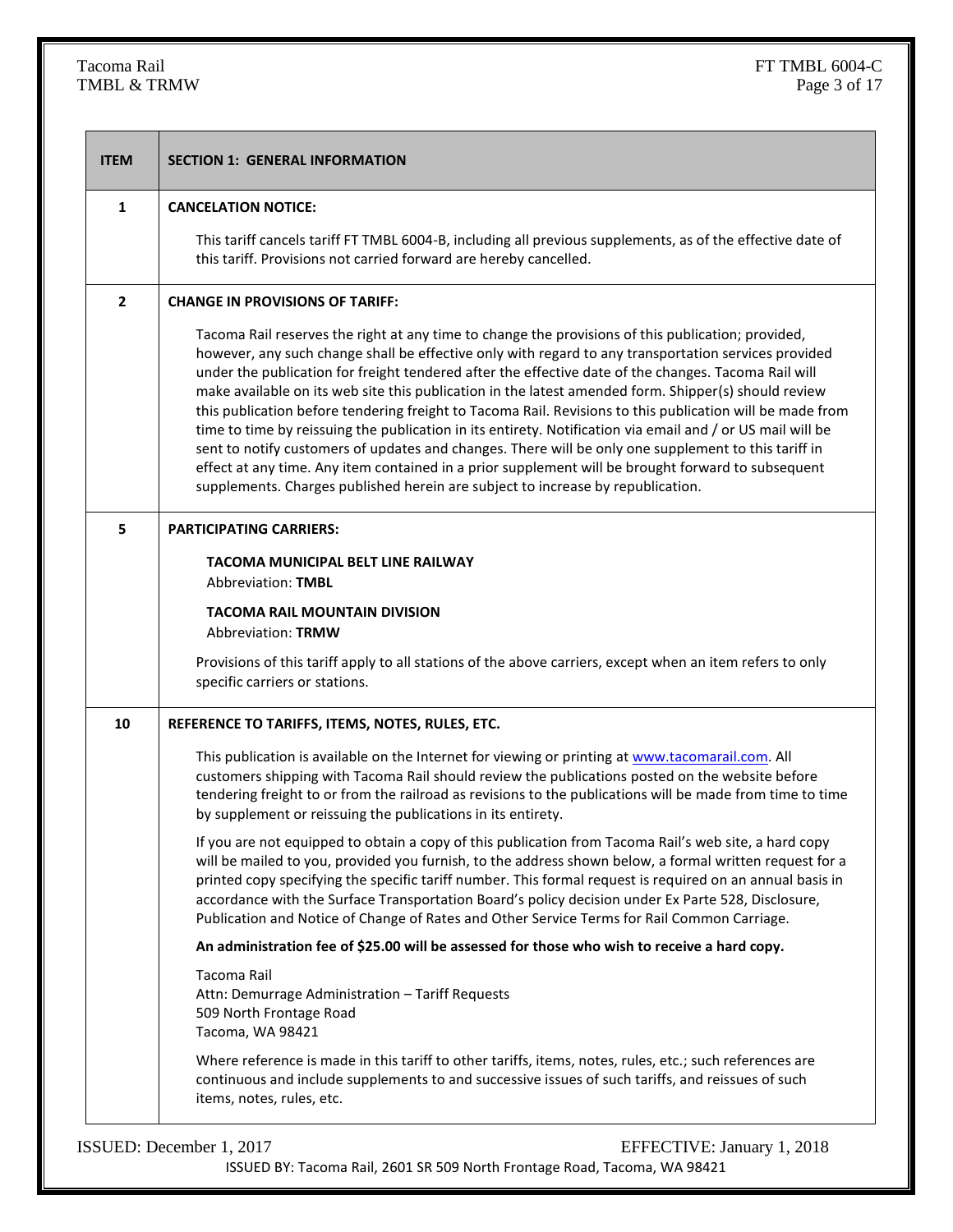| The Surface Transportation Board (STB) decision amends the Code of Federal Regulations Title 49 to<br>indicate that any person receiving railcars from a rail carrier, for loading or unloading in the United<br>the regulations (49 C.F.R. 1333) provide that:<br>"Any person receiving rail cars from a rail carrier for loading or unloading who detains the cars<br>beyond the period of free time set forth in the governing demurrage tariff may be held liable for<br>demurrage if the carrier has provided that person with actual notice of the demurrage tariff<br>providing for such liability prior to the placement of rail cars. The notice required by this section<br>shall be in written or electronic form."<br>The decision is available for review on the STB's website: http://www.stb.dot.gov<br>20<br><b>STATION LISTS AND CONDITIONS</b><br>extent shown below:<br>PREPAY REQUIREMENTS AND STATION CONDITIONS<br>For additions and abandonment of stations, and except as otherwise shown herein, for prepay<br>and changes in station facilities. When a station is abandoned as of a date specified in the above<br>date.<br>30<br><b>CONSECUTIVE NUMBERS</b><br>the word "to" or a hyphen, they will be understood to include both the numbers shown.<br><b>CAPACITIES AND DIMENSIONS OF RAILCARS</b><br>40<br>For marked capacities, lengths, dimensions and cubical capacities of railcars, refer to The Official<br>Railway Equipment Register published quarterly by the R.E.R. Publishing Corporation.<br>50<br><b>NATIONAL SERVICE ORDER TARIFF</b><br>General Permits as shown in National Service Order Tariff STB NSO 6100 series.<br>60<br><b>CURRENCY &amp; PAYMENT TERMS</b><br>and payable 30 days from date of invoice. ACH is the preferred method of payment. Please contact<br>demurrage administrator for current ACH banking information.<br><b>TRANSPORTATION</b><br>85<br>Tacoma Rail agrees to transport shipments with reasonable dispatch according to a pre-determined | Tacoma Rail<br>TMBL & TRMW | FT TMBL 6004-C<br>Page 4 of 17                                                                                                                                                                                          |
|----------------------------------------------------------------------------------------------------------------------------------------------------------------------------------------------------------------------------------------------------------------------------------------------------------------------------------------------------------------------------------------------------------------------------------------------------------------------------------------------------------------------------------------------------------------------------------------------------------------------------------------------------------------------------------------------------------------------------------------------------------------------------------------------------------------------------------------------------------------------------------------------------------------------------------------------------------------------------------------------------------------------------------------------------------------------------------------------------------------------------------------------------------------------------------------------------------------------------------------------------------------------------------------------------------------------------------------------------------------------------------------------------------------------------------------------------------------------------------------------------------------------------------------------------------------------------------------------------------------------------------------------------------------------------------------------------------------------------------------------------------------------------------------------------------------------------------------------------------------------------------------------------------------------------------------------------------------------------------------------------------------------------|----------------------------|-------------------------------------------------------------------------------------------------------------------------------------------------------------------------------------------------------------------------|
|                                                                                                                                                                                                                                                                                                                                                                                                                                                                                                                                                                                                                                                                                                                                                                                                                                                                                                                                                                                                                                                                                                                                                                                                                                                                                                                                                                                                                                                                                                                                                                                                                                                                                                                                                                                                                                                                                                                                                                                                                            |                            | States, may be held responsible for asset use charges. Examples of such "person" include warehouses,<br>distribution centers, care of parties, third parties, Ports, etc. As set forth in Appendix A to the decision,   |
|                                                                                                                                                                                                                                                                                                                                                                                                                                                                                                                                                                                                                                                                                                                                                                                                                                                                                                                                                                                                                                                                                                                                                                                                                                                                                                                                                                                                                                                                                                                                                                                                                                                                                                                                                                                                                                                                                                                                                                                                                            |                            |                                                                                                                                                                                                                         |
|                                                                                                                                                                                                                                                                                                                                                                                                                                                                                                                                                                                                                                                                                                                                                                                                                                                                                                                                                                                                                                                                                                                                                                                                                                                                                                                                                                                                                                                                                                                                                                                                                                                                                                                                                                                                                                                                                                                                                                                                                            |                            |                                                                                                                                                                                                                         |
|                                                                                                                                                                                                                                                                                                                                                                                                                                                                                                                                                                                                                                                                                                                                                                                                                                                                                                                                                                                                                                                                                                                                                                                                                                                                                                                                                                                                                                                                                                                                                                                                                                                                                                                                                                                                                                                                                                                                                                                                                            |                            |                                                                                                                                                                                                                         |
|                                                                                                                                                                                                                                                                                                                                                                                                                                                                                                                                                                                                                                                                                                                                                                                                                                                                                                                                                                                                                                                                                                                                                                                                                                                                                                                                                                                                                                                                                                                                                                                                                                                                                                                                                                                                                                                                                                                                                                                                                            |                            | This tariff is governed by the Official List of Open and Prepay Railroad Stations, OPSL 6000 series, to the                                                                                                             |
|                                                                                                                                                                                                                                                                                                                                                                                                                                                                                                                                                                                                                                                                                                                                                                                                                                                                                                                                                                                                                                                                                                                                                                                                                                                                                                                                                                                                                                                                                                                                                                                                                                                                                                                                                                                                                                                                                                                                                                                                                            |                            |                                                                                                                                                                                                                         |
|                                                                                                                                                                                                                                                                                                                                                                                                                                                                                                                                                                                                                                                                                                                                                                                                                                                                                                                                                                                                                                                                                                                                                                                                                                                                                                                                                                                                                                                                                                                                                                                                                                                                                                                                                                                                                                                                                                                                                                                                                            |                            | requirements, changes in the names of stations, restrictions as to the acceptance or delivery of freight<br>named tariff, the rates from and to that station published in this tariff are inapplicable on or after that |
|                                                                                                                                                                                                                                                                                                                                                                                                                                                                                                                                                                                                                                                                                                                                                                                                                                                                                                                                                                                                                                                                                                                                                                                                                                                                                                                                                                                                                                                                                                                                                                                                                                                                                                                                                                                                                                                                                                                                                                                                                            |                            |                                                                                                                                                                                                                         |
|                                                                                                                                                                                                                                                                                                                                                                                                                                                                                                                                                                                                                                                                                                                                                                                                                                                                                                                                                                                                                                                                                                                                                                                                                                                                                                                                                                                                                                                                                                                                                                                                                                                                                                                                                                                                                                                                                                                                                                                                                            |                            | Where consecutive numbers are represented in this tariff by the first and last numbers connected by                                                                                                                     |
|                                                                                                                                                                                                                                                                                                                                                                                                                                                                                                                                                                                                                                                                                                                                                                                                                                                                                                                                                                                                                                                                                                                                                                                                                                                                                                                                                                                                                                                                                                                                                                                                                                                                                                                                                                                                                                                                                                                                                                                                                            |                            |                                                                                                                                                                                                                         |
|                                                                                                                                                                                                                                                                                                                                                                                                                                                                                                                                                                                                                                                                                                                                                                                                                                                                                                                                                                                                                                                                                                                                                                                                                                                                                                                                                                                                                                                                                                                                                                                                                                                                                                                                                                                                                                                                                                                                                                                                                            |                            |                                                                                                                                                                                                                         |
|                                                                                                                                                                                                                                                                                                                                                                                                                                                                                                                                                                                                                                                                                                                                                                                                                                                                                                                                                                                                                                                                                                                                                                                                                                                                                                                                                                                                                                                                                                                                                                                                                                                                                                                                                                                                                                                                                                                                                                                                                            |                            |                                                                                                                                                                                                                         |
|                                                                                                                                                                                                                                                                                                                                                                                                                                                                                                                                                                                                                                                                                                                                                                                                                                                                                                                                                                                                                                                                                                                                                                                                                                                                                                                                                                                                                                                                                                                                                                                                                                                                                                                                                                                                                                                                                                                                                                                                                            |                            | This tariff is subject to the provisions of the various Surface Transportation Board Service Orders and                                                                                                                 |
|                                                                                                                                                                                                                                                                                                                                                                                                                                                                                                                                                                                                                                                                                                                                                                                                                                                                                                                                                                                                                                                                                                                                                                                                                                                                                                                                                                                                                                                                                                                                                                                                                                                                                                                                                                                                                                                                                                                                                                                                                            |                            |                                                                                                                                                                                                                         |
|                                                                                                                                                                                                                                                                                                                                                                                                                                                                                                                                                                                                                                                                                                                                                                                                                                                                                                                                                                                                                                                                                                                                                                                                                                                                                                                                                                                                                                                                                                                                                                                                                                                                                                                                                                                                                                                                                                                                                                                                                            |                            | Charges published herein are stated in United States Dollars. Charges that accrue per this tariff are due                                                                                                               |
|                                                                                                                                                                                                                                                                                                                                                                                                                                                                                                                                                                                                                                                                                                                                                                                                                                                                                                                                                                                                                                                                                                                                                                                                                                                                                                                                                                                                                                                                                                                                                                                                                                                                                                                                                                                                                                                                                                                                                                                                                            |                            |                                                                                                                                                                                                                         |
|                                                                                                                                                                                                                                                                                                                                                                                                                                                                                                                                                                                                                                                                                                                                                                                                                                                                                                                                                                                                                                                                                                                                                                                                                                                                                                                                                                                                                                                                                                                                                                                                                                                                                                                                                                                                                                                                                                                                                                                                                            |                            | service schedule. Bunching and run around will not be considered railroad error and no allowance will<br>be made.                                                                                                       |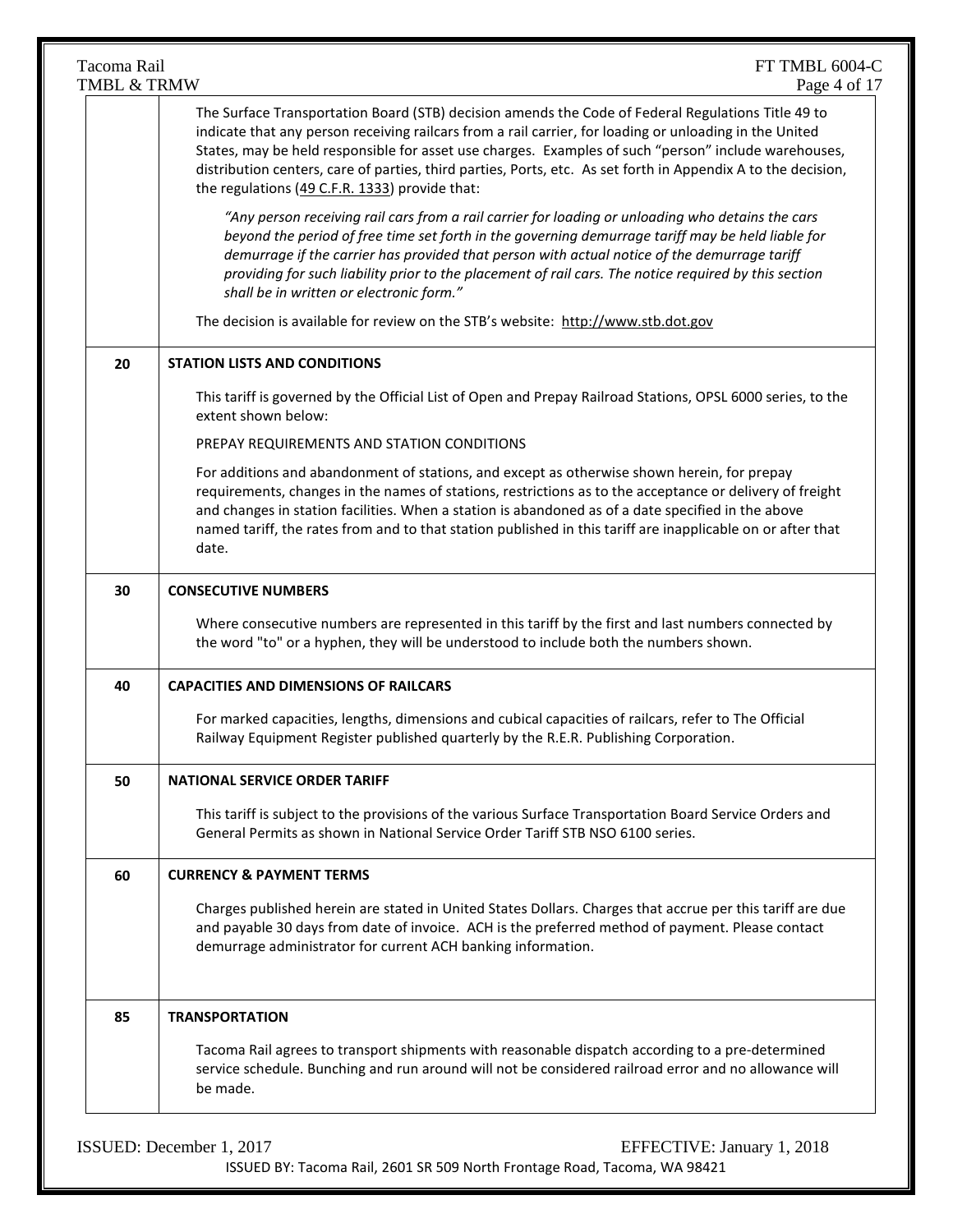| TMBL & TRMW | Page 5 of 17                                                                                                                                                                                                                                                                                                                                                                                      |
|-------------|---------------------------------------------------------------------------------------------------------------------------------------------------------------------------------------------------------------------------------------------------------------------------------------------------------------------------------------------------------------------------------------------------|
| 90          | <b>GENERAL APPLICATION</b>                                                                                                                                                                                                                                                                                                                                                                        |
|             | Applicable at all points/stations on Tacoma Rail (TMBL & TRMW) for all railcars constructively or<br>actually placed on or after the effective date of this tariff.                                                                                                                                                                                                                               |
|             | Rates in this tariff apply in addition to otherwise applicable freight charges lawfully published or on file,<br>and shall accrue solely to the carrier participating in this tariff. This publication takes precedence over<br>any other domestic interstate, intrastate, export or import publication containing rules, regulations<br>and charges on demurrage for the account of Tacoma Rail. |
|             | The disposition of a railcar at its point of detention determines the purpose for which the railcar is held<br>and the demurrage rules to be applied. Railcars subject to demurrage will fall into one of the following<br>transaction types:                                                                                                                                                     |
|             | Railcars held for loading - See Item 210<br>$\bullet$                                                                                                                                                                                                                                                                                                                                             |
|             | Railcars held for unloading - See Item 220                                                                                                                                                                                                                                                                                                                                                        |
|             | Railroad cars held for other purposes - See Item 230                                                                                                                                                                                                                                                                                                                                              |
|             | Empty railcars ordered and not used - See Item 240                                                                                                                                                                                                                                                                                                                                                |
|             | Private railcars held on railroad tracks - See Item 250                                                                                                                                                                                                                                                                                                                                           |
|             | Refused loaded railcars and railcars rejected as being unsuitable for loading - See Item 260                                                                                                                                                                                                                                                                                                      |
|             | Demurrage will be calculated each calendar month for railcars released during the month.                                                                                                                                                                                                                                                                                                          |
| 100         | <b>RAILCARS SUBJECT TO DEMURRAGE</b>                                                                                                                                                                                                                                                                                                                                                              |
|             | This applies to all customers served by Tacoma Rail and covers all railroad and private marked freight<br>railcars(s), including idler railcars, delivered or held for or by customer(s) EXCEPT as follows:                                                                                                                                                                                       |
|             | A. Railcars for loading or unloading of Tacoma Rail company material while held on Tacoma Rail<br>tracks or private sidings of carrier.                                                                                                                                                                                                                                                           |
|             | Railcars covered by separate storage agreement.<br>В.                                                                                                                                                                                                                                                                                                                                             |
|             | Railcars of railroad ownership, leased for storage of commodities, while held on lessee's<br>C.<br>tracks.                                                                                                                                                                                                                                                                                        |
|             | D. Loaded or empty private railcars on private owned or leased tracks.                                                                                                                                                                                                                                                                                                                            |
|             | Railcars used for the purpose of testing loading or unloading procedures, new types of<br>Е.<br>dunnage, or new types of equipment, as authorized by Tacoma Rail.                                                                                                                                                                                                                                 |
|             | All uni-level, bi-level and/or tri-level railcars used in the transportation of motor vehicles.<br>F.                                                                                                                                                                                                                                                                                             |
|             | Railcars used for shipment of containers or trailers on flat cars (TOFC/COFC).<br>G.                                                                                                                                                                                                                                                                                                              |
|             | Empty railcars ordered and rejected as unsuitable for loading after 48 hours following order<br>н.<br>date, constructive placement date, or actual placement date.                                                                                                                                                                                                                                |
|             | The time period in which railcars are deemed under repair after interchange and before<br>ı.<br>tender.                                                                                                                                                                                                                                                                                           |
| 110         | NOTIFICATION PROVIDED BY TACOMA RAIL TO CUSTOMER                                                                                                                                                                                                                                                                                                                                                  |
|             | Daily: Notification will be given either electronically, verbally, or in writing, and will contain the<br>following information at a minimum:                                                                                                                                                                                                                                                     |
|             | Railcar initials and number                                                                                                                                                                                                                                                                                                                                                                       |

ISSUED: December 1, 2017 EFFECTIVE: January 1, 2018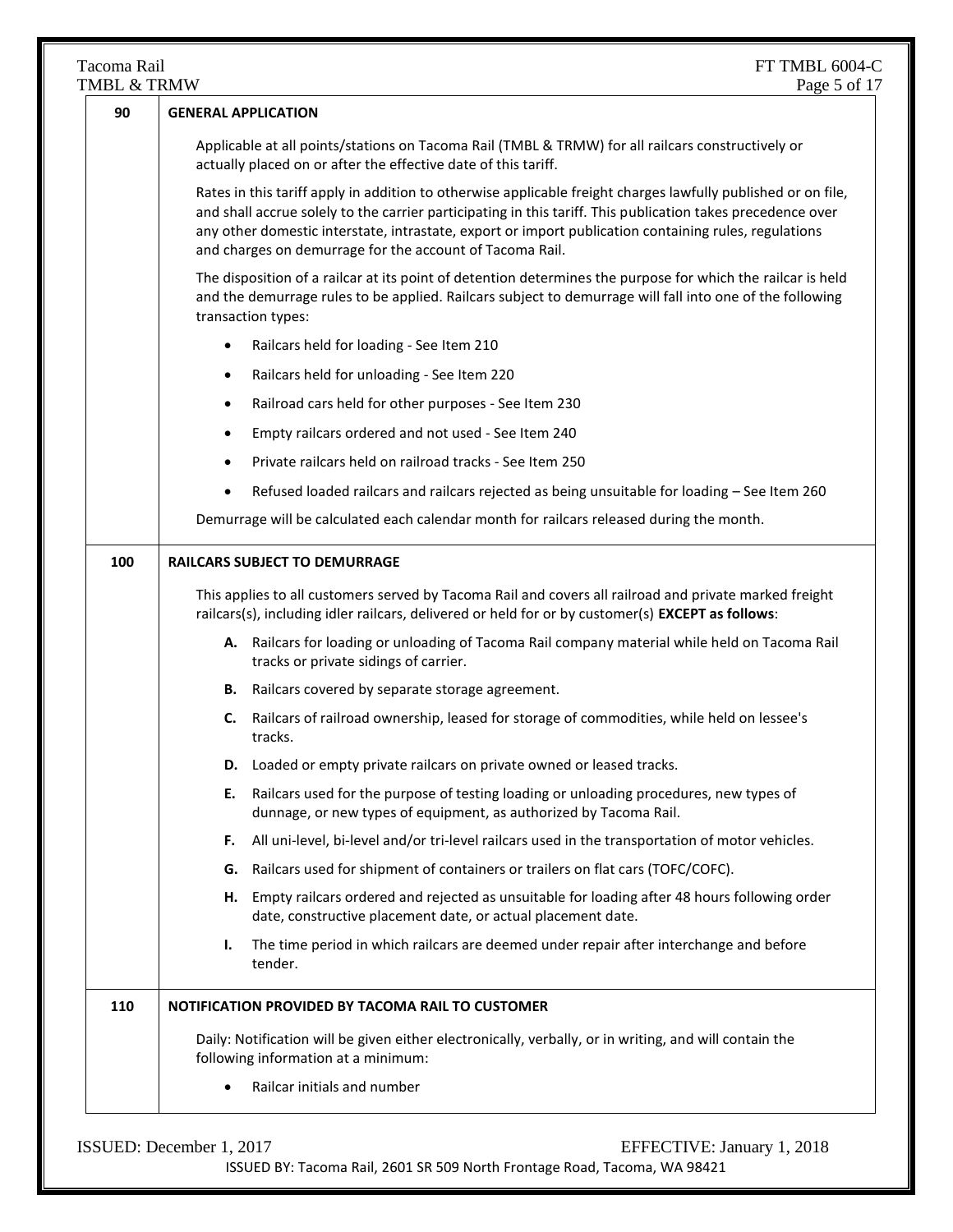| Tacoma Rail<br>TMBL & TRMW | FT TMBL 6004-C<br>Page 6 of 17                                                                                                                                                                                                                                                                                                                                                                                                                                                                                         |
|----------------------------|------------------------------------------------------------------------------------------------------------------------------------------------------------------------------------------------------------------------------------------------------------------------------------------------------------------------------------------------------------------------------------------------------------------------------------------------------------------------------------------------------------------------|
|                            | Commodity<br>$\bullet$                                                                                                                                                                                                                                                                                                                                                                                                                                                                                                 |
|                            | Location                                                                                                                                                                                                                                                                                                                                                                                                                                                                                                               |
|                            | Date and time of interchange                                                                                                                                                                                                                                                                                                                                                                                                                                                                                           |
| 120                        | NOTIFICATION PROVIDED BY CUSTOMER TO TACOMA RAIL                                                                                                                                                                                                                                                                                                                                                                                                                                                                       |
|                            | Tacoma Rail personnel and/or electronic systems are on duty 24 hours a day, seven days a week, to<br>receive forwarding instructions, empty release information, or other disposition of railcars. Notification<br>may be provided via internet, fax or telephone. The notification date and time is recorded and will<br>govern any applicable demurrage charges.                                                                                                                                                     |
|                            | Notice may be provided to Tacoma Rail as follows:                                                                                                                                                                                                                                                                                                                                                                                                                                                                      |
|                            | 1. Preferred method of contact is by internet at:<br>http://www.tacomarail.com                                                                                                                                                                                                                                                                                                                                                                                                                                         |
|                            | 2. Alternative method of contact is by fax at:<br>253-922-5679                                                                                                                                                                                                                                                                                                                                                                                                                                                         |
|                            | 3. As a last resort, contact may also be made by telephone at:<br>253-396-3290                                                                                                                                                                                                                                                                                                                                                                                                                                         |
|                            | Tacoma Rail records will govern all disputes for telephone communication. It is recommended that all<br>phone requests be followed up with a fax.                                                                                                                                                                                                                                                                                                                                                                      |
|                            | When a customer releases a railcar, all doors must be secured, all dock plates removed, all hoses,<br>chutes, or pipes removed, all chains tied or removed, all banding removed and railcar is in general<br>working order. If, upon inspection by Tacoma Rail personnel, this is not done, the railcar will not be<br>considered released for demurrage purposes. A release of the railcar will be interpreted as<br>confirmation that the railcar is safe and in proper position to move by Tacoma Rail train crews. |
| 130                        | <b>EARLY RELEASE OF RAILCAR PLACED FOR LOADING OR UNLOADING</b>                                                                                                                                                                                                                                                                                                                                                                                                                                                        |
|                            | When Tacoma Rail receives notification that a railcar is ready to be released and Tacoma Rail is unable<br>to remove the railcar(s) because the loading or unloading of the railcar(s) has not been completed, or<br>for other reasons not attributable to Tacoma Rail, the railcar(s) will remain on demurrage as if the<br>release had not been instructed.                                                                                                                                                          |
| 140                        | DEMURRAGE ADMINISTRATOR CONTACT INFORMATION                                                                                                                                                                                                                                                                                                                                                                                                                                                                            |
|                            | Email: kjackson@cityoftacoma.org or the latest email available at www.tacomarail.com                                                                                                                                                                                                                                                                                                                                                                                                                                   |
|                            | 253-396-3160<br>Fax:                                                                                                                                                                                                                                                                                                                                                                                                                                                                                                   |
|                            | Tacoma Rail<br>Mail:<br>Attn: Demurrage Administration - Tariff Requests<br>509 North Frontage Road<br>Tacoma, WA 98421                                                                                                                                                                                                                                                                                                                                                                                                |
| 150                        | <b>DEMURRAGE PLAN SELECTION</b>                                                                                                                                                                                                                                                                                                                                                                                                                                                                                        |
|                            | All customers default to Demurrage Plan 1 - Mixed. Demurrage plan changes can be made through<br>notification to the Demurrage Administrator more than twenty (20) days prior to the beginning of a<br>month in which the new plan is to take effect. Only one demurrage plan will be active during any given<br>month. The active demurrage plan is applied to railcars on railroad receipt.                                                                                                                          |
|                            | ISSUED: December 1, 2017<br>EFFECTIVE: January 1, 2018                                                                                                                                                                                                                                                                                                                                                                                                                                                                 |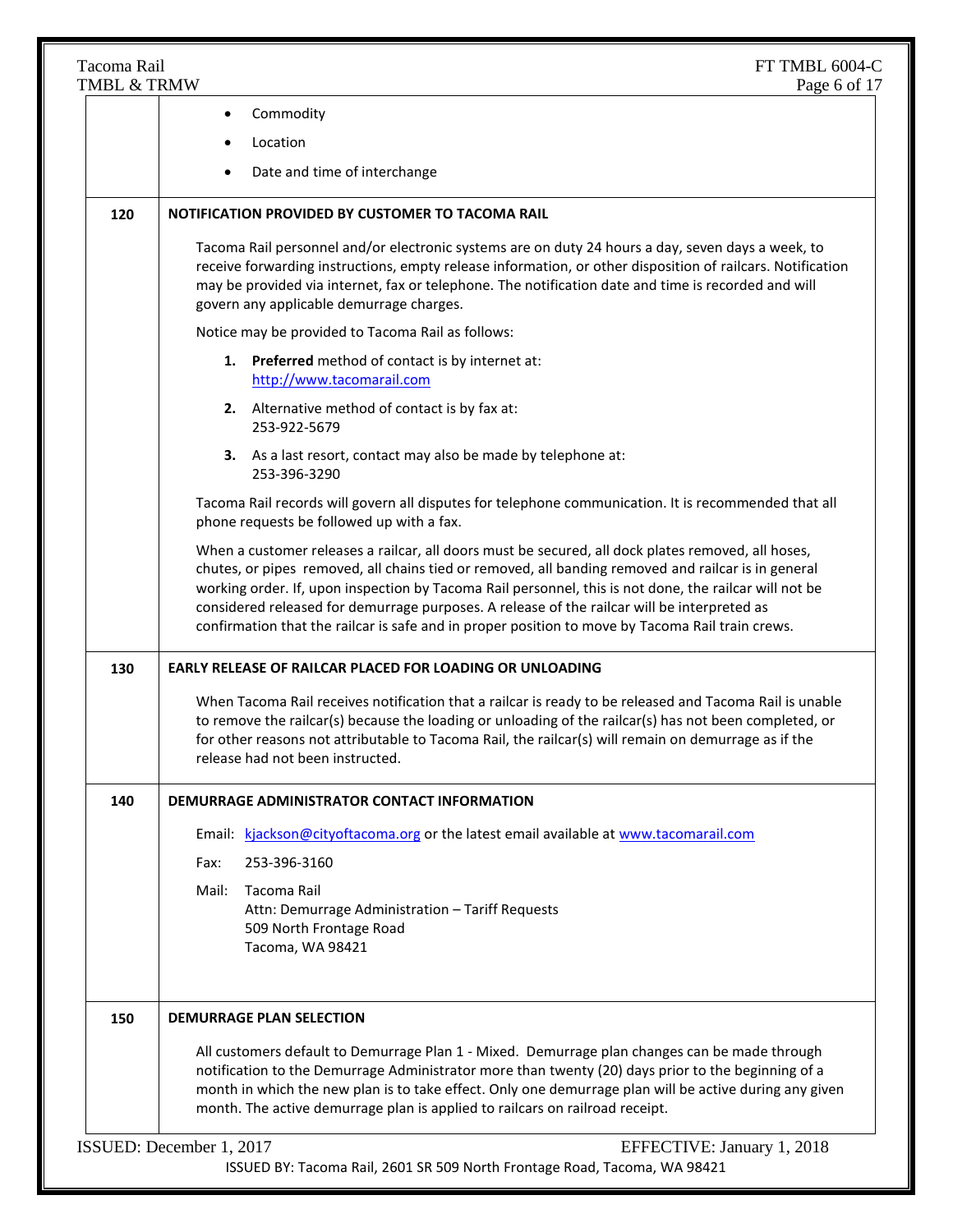## TMBL  $&$  TRMW

| <b>ITEM</b> | <b>SECTION 2: GENERAL DEMURRAGE RULES</b>                                                                                                                                                                                                                                                                                                         |
|-------------|---------------------------------------------------------------------------------------------------------------------------------------------------------------------------------------------------------------------------------------------------------------------------------------------------------------------------------------------------|
| 210         | <b>RAILCARS HELD FOR LOADING</b>                                                                                                                                                                                                                                                                                                                  |
|             | COMPUTATION: Demurrage time will be computed from the first 8:00 am after tender until release.                                                                                                                                                                                                                                                   |
|             | TENDER: Railcars are considered tendered to the customer upon either notification, actual placement,<br>or constructive placement of an empty railcar(s).                                                                                                                                                                                         |
|             | RELEASE: The date and time forwarding instructions are received by Tacoma Rail, will constitute an<br>Operational Release and a Demurrage Release.                                                                                                                                                                                                |
|             | Railcars found to be improperly loaded or overloaded will not be considered released until the load has<br>been adjusted properly.                                                                                                                                                                                                                |
|             | When the same railcar is unloaded and reloaded, empty release information must be furnished. On<br>reloaded railcars, time will be computed from the first 8:00 am after notification is received that the<br>railcar is empty until released as a load. If not furnished, demurrage will continue until forwarding<br>instructions are received. |
|             | CREDITS: Two (2) credits will be allowed for each railcar.                                                                                                                                                                                                                                                                                        |
| 220         | <b>RAILCARS HELD FOR UNLOADING</b>                                                                                                                                                                                                                                                                                                                |
|             | COMPUTATION: Demurrage time will be computed from the first 8:00 am after tender until release.                                                                                                                                                                                                                                                   |
|             | TENDER: Railcars are considered tendered to the customer upon either notification, actual placement,<br>or constructive placement of an empty railcar(s).                                                                                                                                                                                         |
|             | RELEASE: The date and time forwarding instructions are received by Tacoma Rail will constitute an<br>Operational Release and a Demurrage Release.                                                                                                                                                                                                 |
|             | In order for a railcar to be considered empty, all dunnage and packing material must be removed from<br>the car, all load securing devices must be properly stored and all doors, gates, and hatches must be<br>closed and secured.                                                                                                               |
|             | CREDITS: Three (3) credits will be allowed for each railcar.                                                                                                                                                                                                                                                                                      |
| 230         | <b>RAILCARS HELD FOR OTHER PURPOSES</b>                                                                                                                                                                                                                                                                                                           |
|             | Applicable to railcars held:                                                                                                                                                                                                                                                                                                                      |
|             | On orders of Tacoma Rail's customer.                                                                                                                                                                                                                                                                                                              |
|             | While awaiting disposition from Tacoma Rail's customer.                                                                                                                                                                                                                                                                                           |
|             | As a result of conditions attributable to Tacoma Rail's customer.                                                                                                                                                                                                                                                                                 |
|             | COMPUTATION: Demurrage time will be computed from the first 8:00 am after tender until release.                                                                                                                                                                                                                                                   |
|             | After tender until release on railcars including, but not limited to:                                                                                                                                                                                                                                                                             |
|             | Railcars held empty for loading, ordered, and not used (other than rejected railcar(s)<br>$\circ$                                                                                                                                                                                                                                                 |
|             | Diverted, reshipped, re-consigned, stopped in transit, or partially unloaded<br>$\circ$                                                                                                                                                                                                                                                           |
|             | Railcars held awaiting payment of accrued charges at origin or destination<br>$\circ$                                                                                                                                                                                                                                                             |
|             | Railcars held for official grading or inspection<br>$\circ$                                                                                                                                                                                                                                                                                       |
|             | Railcar(s) held for any other purpose, except as covered in items 210, 220, 240, 250<br>$\circ$<br>and 260, not attributable to Tacoma Rail.                                                                                                                                                                                                      |
|             | ISSUED: December 1, 2017<br>EFFECTIVE: January 1, 2018                                                                                                                                                                                                                                                                                            |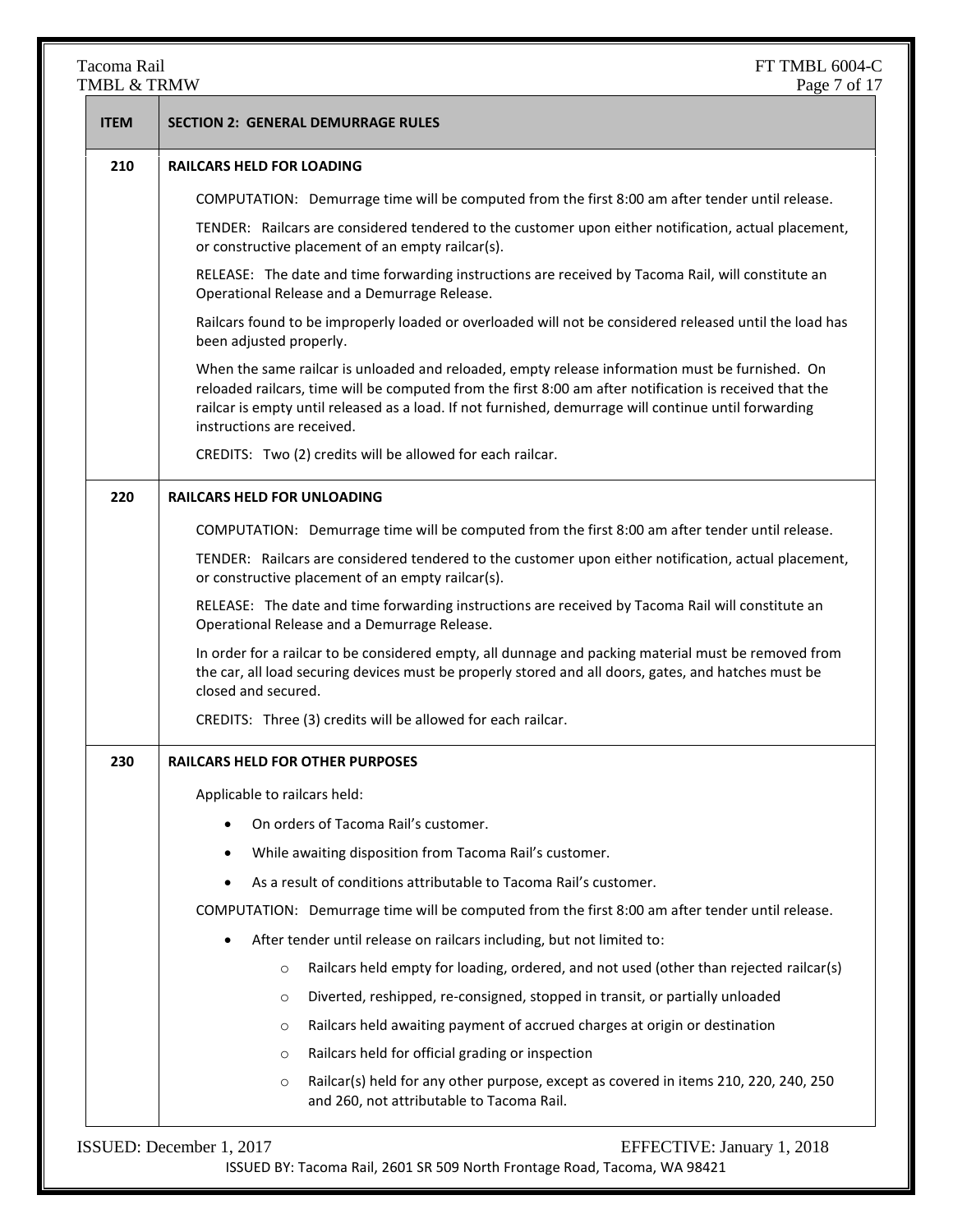| Tacoma Rail<br>TMBL & TRMW | FT TMBL 6004-C<br>Page 8 of 17                                                                                                                                                                       |
|----------------------------|------------------------------------------------------------------------------------------------------------------------------------------------------------------------------------------------------|
|                            | After railcars are received by Tacoma Rail until date of disposition on:<br>$\bullet$                                                                                                                |
|                            | Railcars received from connecting carriers.<br>$\circ$                                                                                                                                               |
|                            | Private railcars returned to railroad tracks.<br>$\circ$                                                                                                                                             |
|                            | TENDER: Railcars are considered tendered to the customer upon either notification, actual placement,<br>or constructive placement of a railcar(s).                                                   |
|                            | RELEASE: The date and time forwarding instructions are received by Tacoma Rail will constitute an<br>Operational Release and a Demurrage Release.                                                    |
|                            | CREDITS: No credits will be allowed.                                                                                                                                                                 |
| 240                        | <b>RAILCARS HELD FOR LOADING AND NOT USED</b>                                                                                                                                                        |
|                            | This item does not apply to empty railcars rejected by customer as unfit for loading, provided<br>Tacoma Rail has been notified within 24 hours of tender (see item 260).                            |
|                            | COMPUTATION: Time will be computed from the first 8:00 am after tender until release.                                                                                                                |
|                            | TENDER: Railcars are considered tendered to the customer upon either notification, actual placement,<br>or constructive placement of an empty railcar(s).                                            |
|                            | RELEASE: The date and time forwarding instructions are received by Tacoma Rail will constitute an<br>Operational Release and a Demurrage Release.                                                    |
|                            | CREDITS: No credits will be allowed.                                                                                                                                                                 |
| 250                        | PRIVATE RAILCARS HELD FOR LOADING ON RAILROAD TRACKS                                                                                                                                                 |
|                            | COMPUTATION: Time will be computed from the first 8:00 am after tender until placement upon<br>private tracks.                                                                                       |
|                            | TENDER: Railcars are tendered upon constructive placement of a railcar on track owned or leased by<br>Tacoma Rail and not considered private track.                                                  |
|                            | RELEASE: Placement of railcar on private track will constitute a Demurrage Release.                                                                                                                  |
|                            | CREDITS: Two (2) credits will be allowed for each railcar.                                                                                                                                           |
| 255                        | <b>PRIVATE RAILCARS HELD FOR UNLOADING ON RAILROAD TRACKS</b>                                                                                                                                        |
|                            | COMPUTATION: Time will be computed from the first 8:00 am after tender until placement upon<br>private tracks.                                                                                       |
|                            | TENDER: Railcars are tendered upon constructive placement of a railcar on track owned or leased by<br>Tacoma Rail and not considered private track.                                                  |
|                            | RELEASE: Placement of railcar on private track will constitute a Demurrage Release.                                                                                                                  |
|                            | CREDITS: Two (2) credits will be allowed for each railcar.                                                                                                                                           |
| 260                        | REFUSED LOADED RAILCARS AND RAILCARS REJECTED AS BEING UNSUITABLE FOR LOADING                                                                                                                        |
|                            | COMPUTATION: Time will be computed from the first 8:00 am after tender until release. Release<br>notification must be provided within one (1) demurrage day, otherwise item 210 or item 220 applies. |
|                            | TENDER: Railcars are considered tendered to the customer upon either notification, actual placement,<br>or constructive placement of an empty railcar(s).                                            |

ISSUED: December 1, 2017 EFFECTIVE: January 1, 2018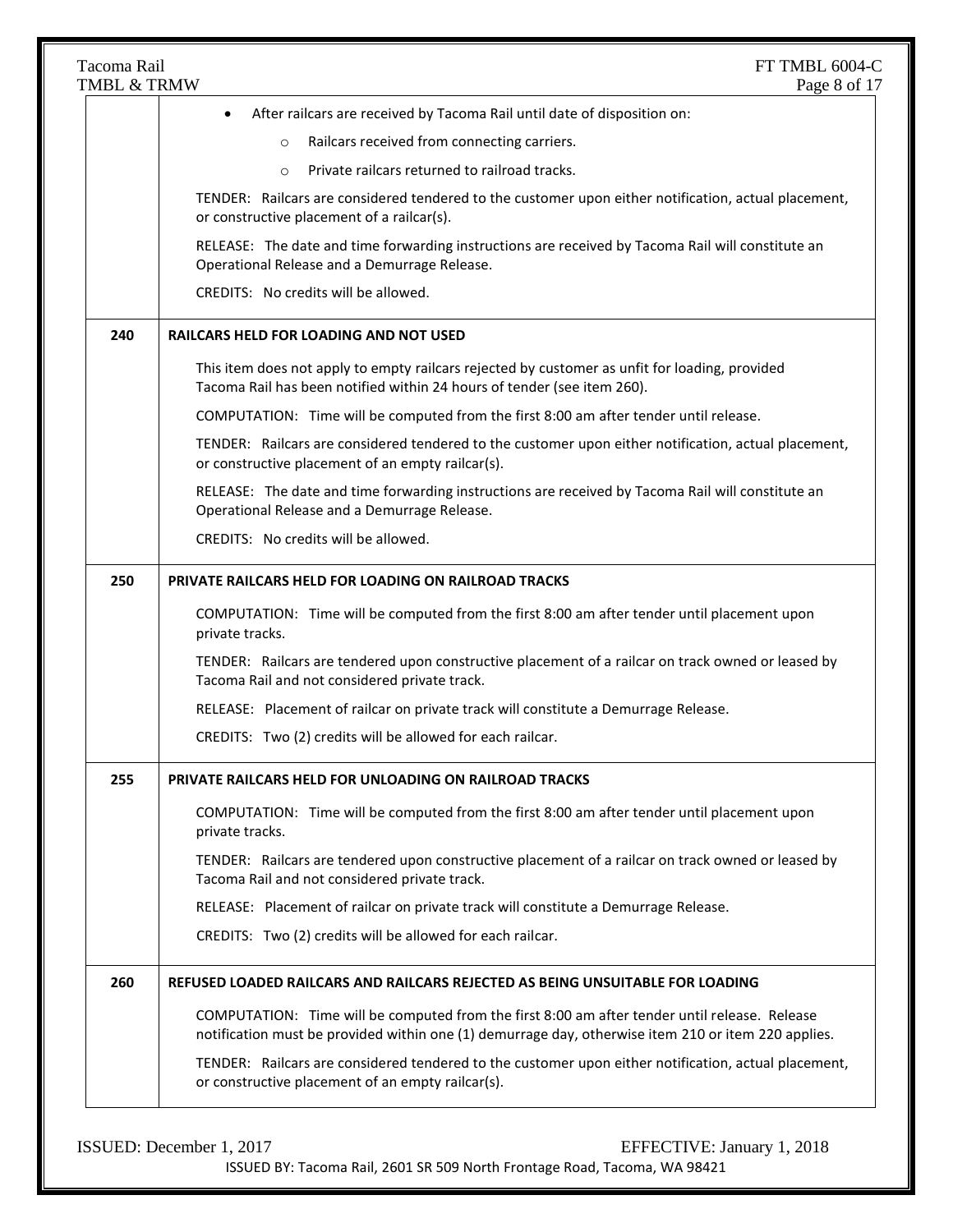| Tacoma Rail<br>TMBL & TRMW | FT TMBL 6004-C<br>Page 9 of 17                                                                                                                                                                                                                                                                                                                                        |
|----------------------------|-----------------------------------------------------------------------------------------------------------------------------------------------------------------------------------------------------------------------------------------------------------------------------------------------------------------------------------------------------------------------|
|                            | RELEASE: The date and time forwarding instructions are received by Tacoma Rail will constitute an<br>Operational Release and a Demurrage Release.                                                                                                                                                                                                                     |
|                            | CREDITS: One (1) credit will be allowed for each railcar.                                                                                                                                                                                                                                                                                                             |
| <b>ITEM</b>                | SECTION 3: DEMURRAGE PLAN 1 - MIXED - APPLICATION & CHARGES                                                                                                                                                                                                                                                                                                           |
| 300<br><b>APPLICATION</b>  |                                                                                                                                                                                                                                                                                                                                                                       |
|                            | This Section applies as the default demurrage plan. It can apply to both Order In or Spot on Arrival<br>customers.                                                                                                                                                                                                                                                    |
|                            | Except where otherwise provided herein, Demurrage Charges contained in this section apply to all<br>railroad or privately owned or controlled railcars held by or for Tacoma Rail customers for any purpose.                                                                                                                                                          |
| 310                        | <b>DEMURRAGE PLAN AND PRICES</b>                                                                                                                                                                                                                                                                                                                                      |
|                            | Settlement of charges will be made on a monthly basis on all railcars released during each calendar<br>month. Demurrage will be assessed at the rate of \$60.00 per demurrage day.                                                                                                                                                                                    |
|                            | Demurrage on all railcars will be assessed against the customer located on Tacoma Rail and depending<br>upon the railcar's disposition. The customer shall be solely responsible for payment of charges. Any<br>redistribution of the costs to third parties shall be the responsibility of Tacoma Rail's customer.                                                   |
|                            | The demurrage rate in effect on a railcar's release date will be used in calculating demurrage.                                                                                                                                                                                                                                                                       |
|                            | Credits earned and demurrage days accrued by customers having facilities at separate stations cannot<br>be combined.                                                                                                                                                                                                                                                  |
|                            | <b>APPLICABLE CREDITS:</b>                                                                                                                                                                                                                                                                                                                                            |
|                            | Credits earned and demurrage days accrued will be calculated separately for the following<br>transactions:                                                                                                                                                                                                                                                            |
|                            | Railcars held for loading (Item 210)<br>1.                                                                                                                                                                                                                                                                                                                            |
|                            | Railcars held for unloading (Item 220)<br>2.                                                                                                                                                                                                                                                                                                                          |
|                            | Railcars held for other purposes (Item 230)<br>3.                                                                                                                                                                                                                                                                                                                     |
|                            | Railcars held for loading and not used (Item 240)<br>4.                                                                                                                                                                                                                                                                                                               |
|                            | Private railcars held on railroad tracks (Item 250)<br>5.                                                                                                                                                                                                                                                                                                             |
|                            | Refused loaded railcars and railcars rejected as being unsuitable for loading (Item 260)<br>6.                                                                                                                                                                                                                                                                        |
|                            | If rail service is three (3) days or less per week (Sunday - Saturday) one extra credit will be provided<br>above the standard demurrage credit.                                                                                                                                                                                                                      |
|                            | Excess credits earned for one demurrage transaction cannot be used to offset demurrage days on<br>another type of demurrage transaction. Excess credits earned in one calendar month may not be used<br>to offset demurrage days in another calendar month. Excess credits earned cannot be used to offset<br>demurrage between loading and unloading demurrage days. |
|                            | <b>CALCULATION OF CHARGES:</b>                                                                                                                                                                                                                                                                                                                                        |
|                            | Total demurrage days for all railcars released will be added to determine total demurrage<br>1.<br>days.                                                                                                                                                                                                                                                              |
|                            | Total credits for all railcars released will be added, including credits for Sundays, holidays and<br>2.<br>extra credits granted for missed switches or other reasons authorized by Tacoma Rail.                                                                                                                                                                     |
| ISSUED: December 1, 2017   | EFFECTIVE: January 1, 2018                                                                                                                                                                                                                                                                                                                                            |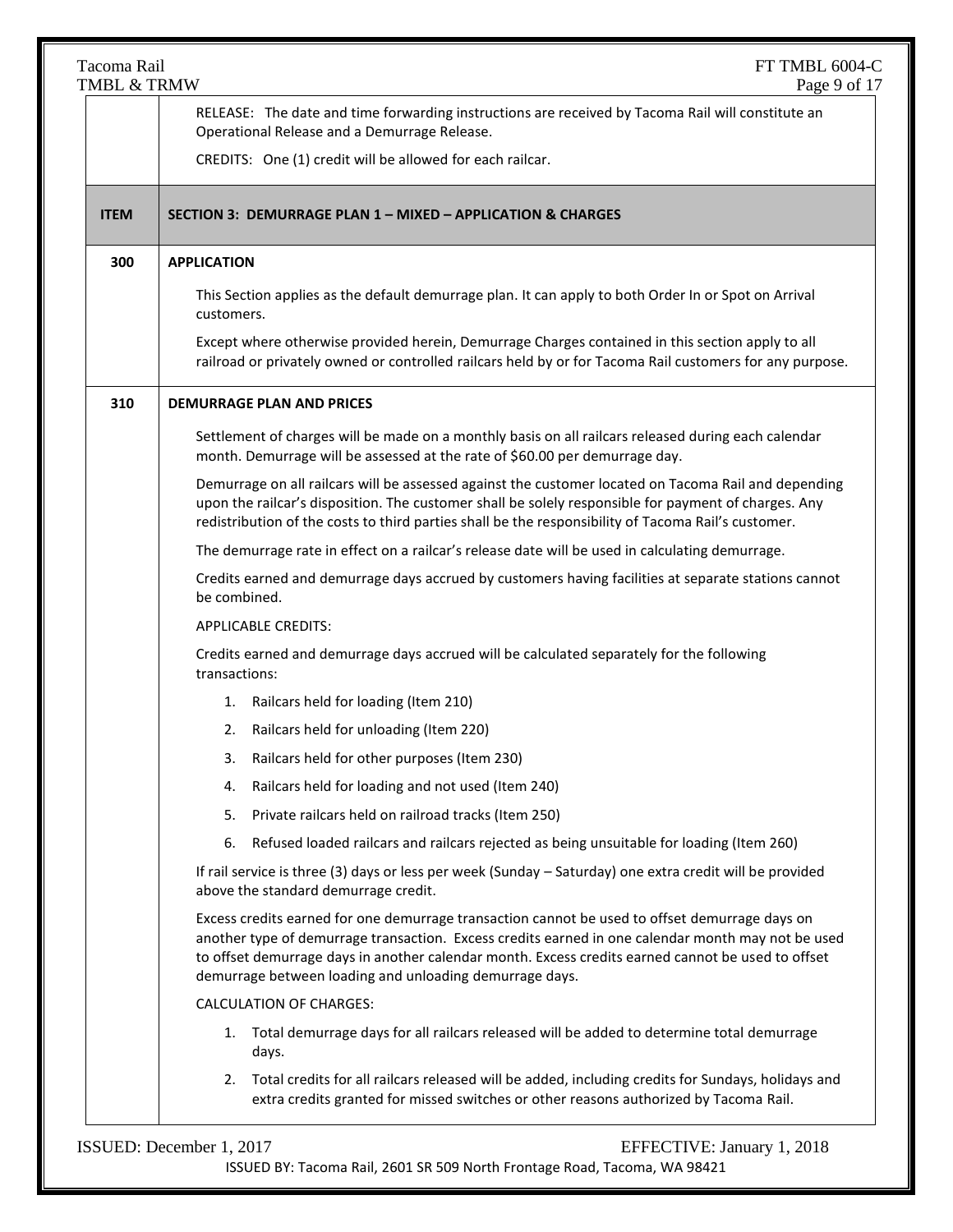| Tacoma Rail<br>TMBL & TRMW | FT TMBL 6004-C<br>Page 10 of 17                                                                                                                                                                                                                                                                                 |
|----------------------------|-----------------------------------------------------------------------------------------------------------------------------------------------------------------------------------------------------------------------------------------------------------------------------------------------------------------|
|                            | If total credits exceed total demurrage days, demurrage charges will not be assessed.<br>3.                                                                                                                                                                                                                     |
|                            | If total demurrage days exceed the total credits, calculation of charges will be made as<br>4.<br>follows:                                                                                                                                                                                                      |
|                            | Subtract number of total credits from total demurrage days to determine chargeable<br>а.<br>days.                                                                                                                                                                                                               |
|                            | b. The number of chargeable days will be assessed \$60.00 per day.                                                                                                                                                                                                                                              |
| <b>ITEM</b>                | SECTION 4: DEMURRAGE PLAN 2 - STRAIGHT - APPLICATION & CHARGES                                                                                                                                                                                                                                                  |
| 400                        | <b>APPLICATION</b>                                                                                                                                                                                                                                                                                              |
|                            | This Section applies when customer chooses Demurrage Plan 2 - Straight Demurrage. The Straight<br>Demurrage plan is only applicable to Order In customers.                                                                                                                                                      |
|                            | Except where otherwise provided herein, Demurrage Charges contained in this section apply to all<br>railroad or privately owned or controlled railcars held by or for Tacoma Rail customers for any purpose.                                                                                                    |
| 410                        | <b>DEMURRAGE PLAN AND PRICES</b>                                                                                                                                                                                                                                                                                |
|                            | Settlement of charges will be made on a monthly basis on all railcars released during each calendar<br>month. Demurrage will be assessed at the rate of \$60.00 per demurrage day.                                                                                                                              |
|                            | Demurrage on all railcars will be assessed against the customer located on Tacoma Rail and depending<br>upon the railcar's disposition. The customer shall be solely responsible for payment of charges.<br>Redistribution of the costs to third parties shall be the responsibility of Tacoma Rail's customer. |
|                            | The demurrage rate in effect on a railcar's release date will be used in calculating demurrage. Credits<br>earned and demurrage days accrued by customers having facilities at separate stations cannot be<br>combined.                                                                                         |
|                            | <b>APPLICABLE CREDITS:</b>                                                                                                                                                                                                                                                                                      |
|                            | Credits earned and demurrage days accrued will be calculated separately for each railcar under the<br>following transactions:                                                                                                                                                                                   |
|                            | Railcars held for loading (Item 210)<br>1.                                                                                                                                                                                                                                                                      |
|                            | Railcars held for unloading (Item 220)<br>2.                                                                                                                                                                                                                                                                    |
|                            | Railcars held for other purposes (Item 230)<br>3.                                                                                                                                                                                                                                                               |
|                            | Railcars held for loading and not used (Item 240)<br>4.                                                                                                                                                                                                                                                         |
|                            | Private railcars held on railroad tracks (Item 250)<br>5.                                                                                                                                                                                                                                                       |
|                            | Refused loaded railcars and railcars rejected as being unsuitable for loading (Item 260)<br>6.                                                                                                                                                                                                                  |
|                            | If rail service is three (3) days or less per week (Sunday - Saturday) one extra credit will be provided<br>above the standard demurrage credit.                                                                                                                                                                |
|                            | <b>CALCULATION OF CHARGES:</b>                                                                                                                                                                                                                                                                                  |
|                            | Demurrage days for each railcar released will be offset by applicable credits per railcar.<br>1.                                                                                                                                                                                                                |
|                            | If credits exceed demurrage days for each railcar released, demurrage charges will not be<br>2.<br>assessed.                                                                                                                                                                                                    |
|                            | If demurrage days for any railcar exceeds its credits, calculation of charges will be made as<br>3.<br>follows:                                                                                                                                                                                                 |
|                            | ISSUED: December 1, 2017<br>EFFECTIVE: January 1, 2018<br>ISSUED BY: Tacoma Rail, 2601 SR 509 North Frontage Road, Tacoma, WA 98421                                                                                                                                                                             |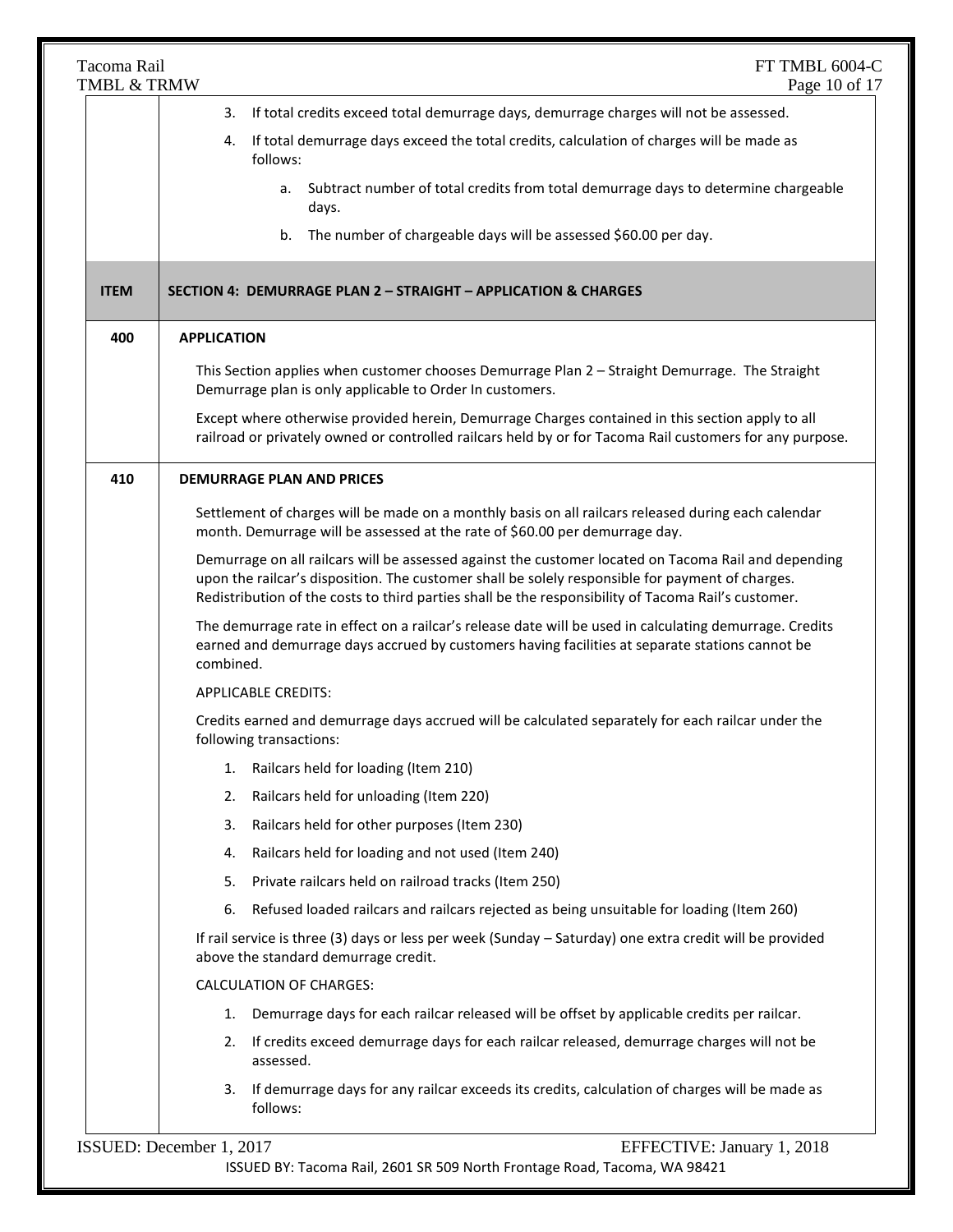| Tacoma Rail<br>TMBL & TRMW | FT TMBL 6004-C<br>Page 11 of 17                                                                                                                                                                                                                                                                                                                                                                                              |
|----------------------------|------------------------------------------------------------------------------------------------------------------------------------------------------------------------------------------------------------------------------------------------------------------------------------------------------------------------------------------------------------------------------------------------------------------------------|
|                            | Subtract number of credits from demurrage days to determine chargeable days for<br>а.<br>each railcar.                                                                                                                                                                                                                                                                                                                       |
|                            | The number of chargeable days will be assessed at \$60.00 each.<br>b.                                                                                                                                                                                                                                                                                                                                                        |
| <b>ITEM</b>                | <b>SECTION 5: DEMURRAGE DISPUTES AND PERMISSIBLE RELIEF</b>                                                                                                                                                                                                                                                                                                                                                                  |
| 800                        | <b>APPLICATION</b>                                                                                                                                                                                                                                                                                                                                                                                                           |
|                            | This Section applies to both Section 3 and Section 4 demurrage plans and prices.                                                                                                                                                                                                                                                                                                                                             |
| 810                        | DEMURRAGE CLAIM DISPUTES & CLAIM HANDLING                                                                                                                                                                                                                                                                                                                                                                                    |
|                            | In the event that a customer disputes demurrage charges received in an invoice, the following<br>procedures must be followed in order to be granted relief:                                                                                                                                                                                                                                                                  |
|                            | 1. The claim must be presented to Tacoma Rail, in writing, within thirty (30) days of the invoice<br>billing date with supporting documentation. If a dispute is not received within this time, the<br>bill will be considered valid and must be paid by the invoice due date. Claims filed after this<br>date will be declined.                                                                                             |
|                            | The dispute must be specific in nature, identifying contested railcars or groups of railcars by<br>2.<br>initial, number, and location. Also, the claim must fully state the conditions for which relief is<br>claimed and must be related to time of actual or constructive placement, release, or<br>application of the rules contained in this tariff.                                                                    |
|                            | The dispute is required to be submitted on the approved Tacoma Rail form contained in this<br>3.<br>tariff, and submitted by email, letter or fax to the demurrage administrator.                                                                                                                                                                                                                                            |
|                            | 4. Customer must pay the entire invoiced amount by the due date to avoid late penalties.                                                                                                                                                                                                                                                                                                                                     |
|                            | Tacoma Rail will respond within 30 days of dispute receipt. If the dispute is invalid, Tacoma<br>5.<br>Rail will supply supporting documentation. If the dispute is found to be valid, or Tacoma Rail<br>fails to respond in 30 days, credits will be issued.                                                                                                                                                                |
| 820                        | <b>CREDITS PERMISSABLE FOR RELIEF OF DEMURRAGE CHARGES</b>                                                                                                                                                                                                                                                                                                                                                                   |
|                            | In order to be allowed relief as indicated, the proper documentation must be submitted to Tacoma Rail<br>thirty (30) days from the issue date of the invoice in question. Disputes filed after thirty (30) days will<br>be declined. The dispute must contain a comprehensive explanation of why relief is claimed.                                                                                                          |
|                            | Railroad Error: If, through railroad error, demurrage charges are assessed, demurrage will be<br>1.<br>adjusted to the amount that would have accrued but for such error. Run around and bunching of<br>cars will not be considered as a railroad error.                                                                                                                                                                     |
|                            | Weather Interference: In situations where Tacoma Rail is precluded from reaching customer's<br>2.<br>siding/facility due to ACTS of GOD, including but not limited to: earthquakes, tornadoes,<br>hurricanes, floods, heavy snow, or other severe weather or climatic conditions, and the operations<br>of Tacoma Rail are disrupted, demurrage will be waived, provided the disruption exceeds two (2)<br>days in duration. |
|                            | Strike Interference: When it is impossible to load or unload or receive cars from or make cars<br>3.<br>available to Tacoma Rail because of strike interference, at the point where the loading or<br>unloading is to be accomplished, demurrage days will be charged at the rate of \$30.00 per day<br>during the period of strike interference, provided:                                                                  |
|                            | a. The disruption exceeds five (5) days in duration during one calendar month.                                                                                                                                                                                                                                                                                                                                               |

ISSUED: December 1, 2017 EFFECTIVE: January 1, 2018 ISSUED BY: Tacoma Rail, 2601 SR 509 North Frontage Road, Tacoma, WA 98421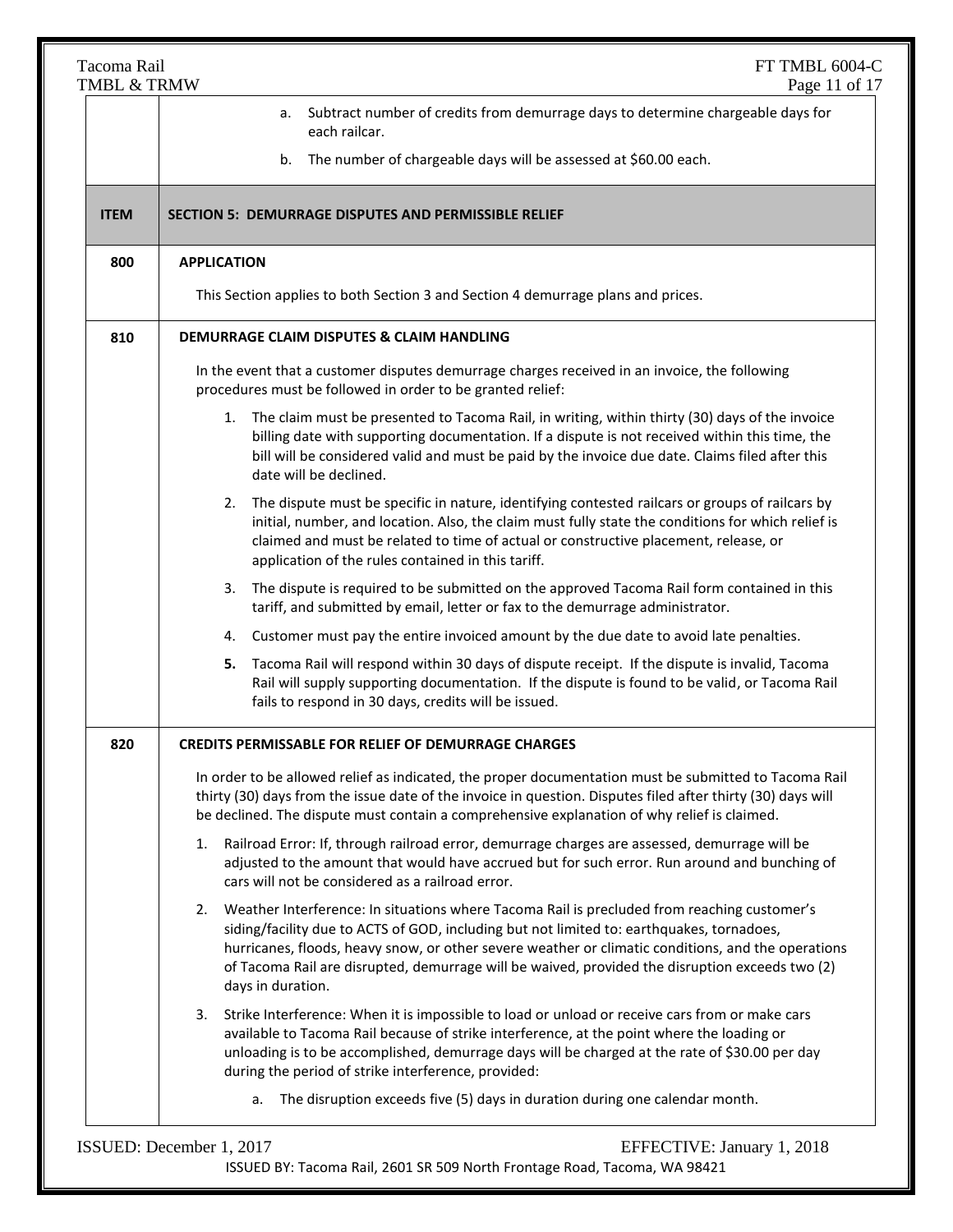|             | Tacoma Rail<br>FT TMBL 6004-C<br>TMBL & TRMW<br>Page 12 of 17                                                                                                                                                                                                                                                                                                                                                               |
|-------------|-----------------------------------------------------------------------------------------------------------------------------------------------------------------------------------------------------------------------------------------------------------------------------------------------------------------------------------------------------------------------------------------------------------------------------|
|             | b. The provisions of this item will not apply to:                                                                                                                                                                                                                                                                                                                                                                           |
|             | • Railcars for unloading when waybills are dated four (4) days after the beginning<br>of strike interference.                                                                                                                                                                                                                                                                                                               |
|             | • Railcars for loading when ordered after the beginning and prior to the ending of<br>strike interference.                                                                                                                                                                                                                                                                                                                  |
|             | Switching Delays: Credit(s) will be calculated and applicable for missed switches and late switches.<br>4.<br>Late switch credits will be applicable for railcars actually placed on the order day requested.<br>Missed switch credits will be applicable to all demurrage tendered railcars for all day(s) after the<br>requested placement order day, but not including the day for which the railcar is actually placed. |
| 830         | <b>CREDITS NOT PERMISSABLE FOR RELIEF OF DEMURRAGE CHARGES</b>                                                                                                                                                                                                                                                                                                                                                              |
|             | In order to be allowed relief, proper documentation must be submitted to Tacoma Rail within<br>thirty (30) days of the issue date of the invoice in question. The dispute must contain a comprehensive<br>explanation of why relief is claimed. The following items do not qualify for relief:                                                                                                                              |
|             | Spot on arrival customers allow Tacoma Rail to choose which cars to spot to their industry<br>1.<br>based upon available capacity; therefore, credits will not be warranted when newer cars are<br>spotted ahead of older cars.                                                                                                                                                                                             |
|             | If, for any reason, a customer's facility / siding is in disrepair, not cleared of ice, snow, or other<br>2.<br>debris and if for any reason whatsoever, or in the event of a labor strike, Tacoma Rail is unable                                                                                                                                                                                                           |
|             | to perform switching to/from the customer's siding no relief of demurrage is warranted.                                                                                                                                                                                                                                                                                                                                     |
|             | Disputes filed after thirty (30) days.<br>3.                                                                                                                                                                                                                                                                                                                                                                                |
| <b>ITEM</b> | SECTION 6: GLOSSARY, ABBREVIATIONS & REFERENCE                                                                                                                                                                                                                                                                                                                                                                              |
| 900         | <b>GLOSSARY OF TERMS</b>                                                                                                                                                                                                                                                                                                                                                                                                    |
|             | The following definitions define and govern the provisions outlined in this tariff.<br>ACT OF GOD - An act occasioned by violence of nature which no reasonable human foresight, care, or<br>diligence can anticipate or prevent.                                                                                                                                                                                           |
|             | ACTUAL PLACEMENT - When a railcar is placed in an accessible position for loading or unloading, or at<br>a point designated by the shipper, consignor, consignee, or party loading or unloading the railcar.                                                                                                                                                                                                                |
|             | AMERICAN ASSOCIATION OF RAILROADS (AAR) - An industry sponsored organization whose primary<br>purpose is to set standards and rules for the North American Railroad Industry.                                                                                                                                                                                                                                               |
|             | ASSIGNED RAILCAR(S) – The assignment of a railcar(s) to a given shipper at a specific location as<br>defined in AAR Car Service Rule 16 and AAR Car Hire Rule 22 as published in the Official Railway<br>Equipment Register (ORER).                                                                                                                                                                                         |
|             | BILL OF LADING - A carrier's contract and receipt for goods specifying that the carrier has received<br>certain goods which it agrees to transport from one place to another, and to deliver to a designated<br>person or assignee for such compensation and upon such conditions as are specified therein. Ladings<br>are designated "Straight" and "Order Specify."                                                       |

ISSUED: December 1, 2017 EFFECTIVE: January 1, 2018 ISSUED BY: Tacoma Rail, 2601 SR 509 North Frontage Road, Tacoma, WA 98421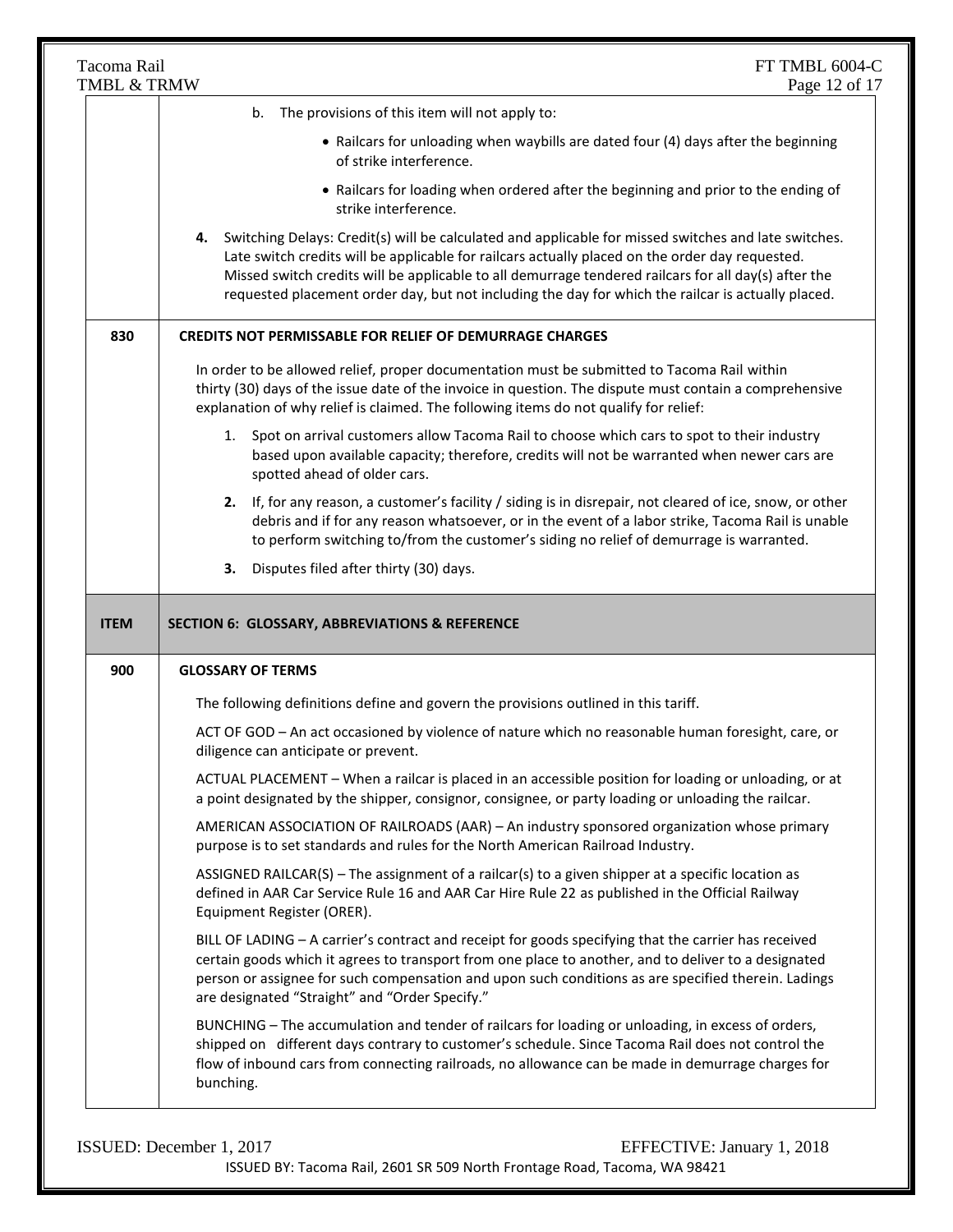TMBL & TRMW Page 13 of 17 ISSUED: December 1, 2017 EFFECTIVE: January 1, 2018 CARE-OF-PARTY – The party to whom railcar placement is to be made pursuant to the bill of lading, if other than the consignee at destination. When the bill of lading indicates a Care-of-Party, said party will be responsible for all demurrage, storage, and hazardous storage charges. CONSIGNEE – The party designated on the bill of lading as the entity entitled to receive delivery of the goods/shipment from the carrier. The consignee may also be the unloader, care-of-party, warehouseman or transloader. CONSIGNOR or SHIPPER – The party designated on the bill of lading as the entity which has caused the goods to be shipped or who furnishes forwarding directions. The consignor may also be the loader/unloader, warehouseman, or transloader. CONSTRUCTIVE PLACEMENT (PCON) – When a railcar(s) cannot be actually placed due to any of the following conditions: 1. Customer has no track capacity to receive railcar 2. Customer is not ready to accept railcar 3. Customer has not requested railcar when designated as an "Order-In" customer 4. Customer track is not accessible, for example: Blue or Red flag placed by customer or third party Track blockage to a customer by a joint track user or 2nd customer on the same track Customer's siding/spur is locked by customer or joint user Customer's facility track is inaccessible due to safety issues or improper track condition Railcar is not suitable for movement: hoses attached to railcars, hatches open, etc. CUSTOMER (PATRON) – The shipper, consignor, loader, consignee, unloader, care-of-party, or other party who resides within Tacoma Rail's service territory and controls the disposition of a railcar. The customer is responsible for the payment of demurrage, detention, storage, or other charges specified in this tariff. CREDIT – A unit of value assigned to a railcar for the relief of a demurrage day. Credits are utilized to offset accrued debits. DEBIT – See demurrage day definition below. DEMURRAGE – Demurrage is a charge for detaining a railcar. Railroads charge demurrage as an incentive for customers to load and unload railcars promptly, to prevent congestion in railroad terminals caused by idle railcars, and ultimately to improve the utilization of a valuable asset. The Code of Federal Regulations 49 U.S.C. § 10746 states: A rail carrier providing transportation subject to the jurisdiction of the Board under this part shall compute demurrage charges and establish rules related to those charges, in a way that fulfills the national needs related to: 1. Freight car use and distribution and 2. Maintenance of an adequate supply of freight cars to be available for transportation of property. DEMURRAGE DAY – A twenty-four (24) hour period (calendar day), or fraction thereof, commencing at the first 0800 hours (Pacific Standard Time) after actual or constructive placement until the railcar(s) is released and available to Tacoma Rail. DEMURRAGE RELEASE – Date and time demurrage ceases based upon notification by the customer.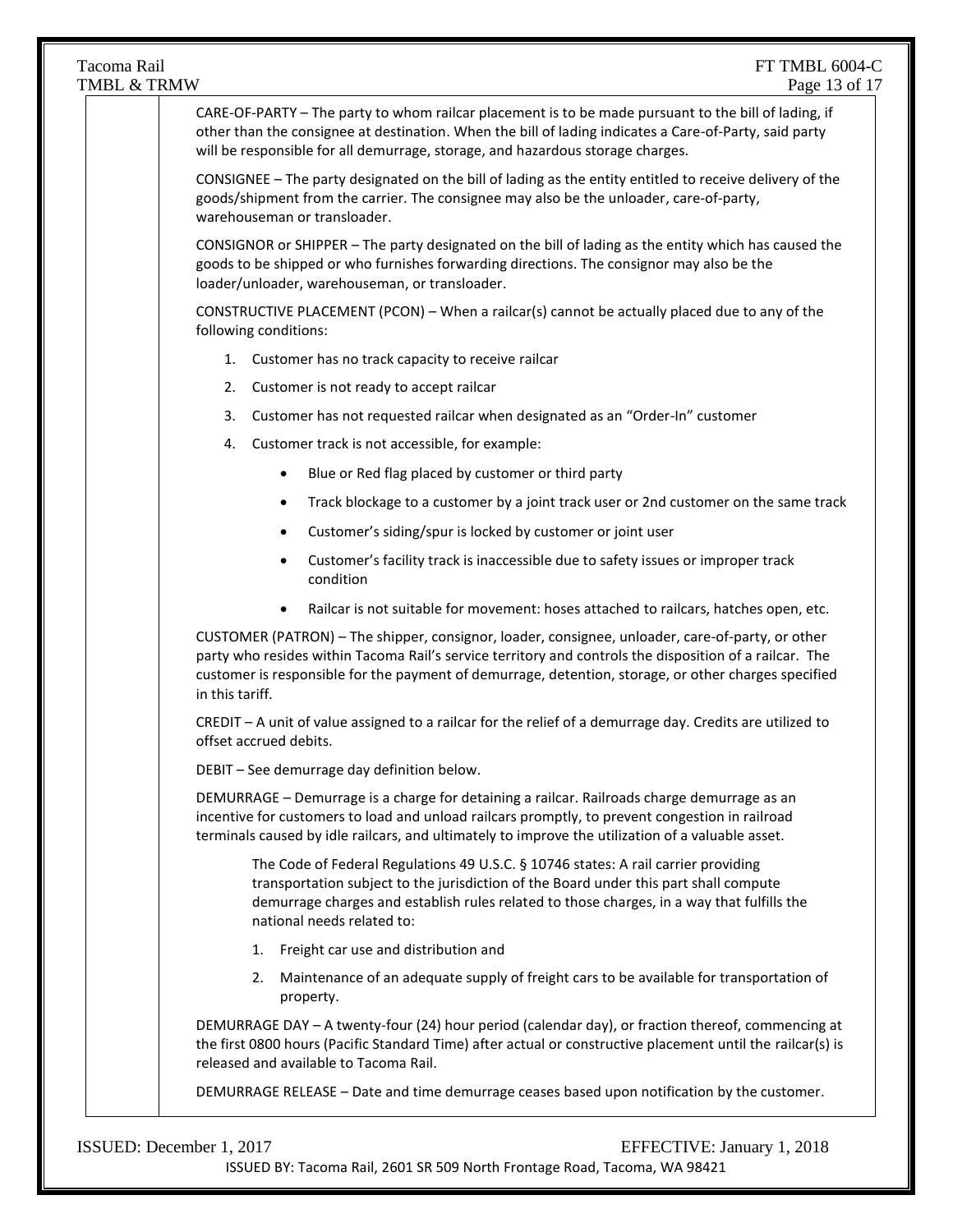| DISPOSITION - Information, including forwarding instructions or release, which allows Tacoma Rail to                                                                                                                                                                                                                    |
|-------------------------------------------------------------------------------------------------------------------------------------------------------------------------------------------------------------------------------------------------------------------------------------------------------------------------|
|                                                                                                                                                                                                                                                                                                                         |
| DIVERSION - An order provided by the shipper or consignee instructing that a railcar(s) be delivered to                                                                                                                                                                                                                 |
| EMPTY RAILCAR(S) ORDERED AND NOT USED - Empty railcar(s), placed for loading as ordered, and                                                                                                                                                                                                                            |
| EMPTY RELEASE INFORMATION - Advice by the customer, to authorized personnel of Tacoma Rail, that<br>the railcar(s) is unloaded and available. This information must include the identity of the customer,<br>name of party furnishing information, railcar(s) initial and number, and date and time. Release will be    |
| FORWARDING INSTRUCTIONS - Shipping instructions provided to Tacoma Rail at the point of loading,<br>containing all of the necessary information to transport the shipment to its final destination.                                                                                                                     |
| FREE DAY / TIME - A free day is a day of grace, a particular day of the week, or a holiday where you are                                                                                                                                                                                                                |
|                                                                                                                                                                                                                                                                                                                         |
| When these days occur on a Sunday, the following Monday will be observed as the holiday.                                                                                                                                                                                                                                |
| IDLER RAILCAR - An empty railcar used to protect overhanging loads, or used between railcars loaded                                                                                                                                                                                                                     |
| LATE SWITCH - Tacoma Rail's failure to provide switch service to a customer on their scheduled service<br>day prior to 8:00 AM. Service provided after 12:00 PM is considered a missed switch.                                                                                                                          |
| LEASE TRACK - Any track(s) assigned to a user through written lease agreement. Lease track(s) will be                                                                                                                                                                                                                   |
|                                                                                                                                                                                                                                                                                                                         |
| LOADER - Tacoma Rail's customer responsible for physically loading freight into the railcar or the party                                                                                                                                                                                                                |
| LOADING - The complete or partial loading of a railcar in conformity with Tacoma Rail and/or BNSF/UP<br>loading and clearance rules, advice the railcar is available for movement, and the furnishing of                                                                                                                |
| MISSED SWITCH - Tacoma Rail's failure to provide switch service to a customer on their scheduled                                                                                                                                                                                                                        |
| MIXED DEMURRAGE - Excess credits earned on a railcar can be used to offset excess debits on another<br>railcar within same category only. Categories are defined as private railcars for unloading, private<br>railcars for loading, foreign railcars for unloading, and foreign railcars for loading. Excess demurrage |
|                                                                                                                                                                                                                                                                                                                         |

ISSUED: December 1, 2017 EFFECTIVE: January 1, 2018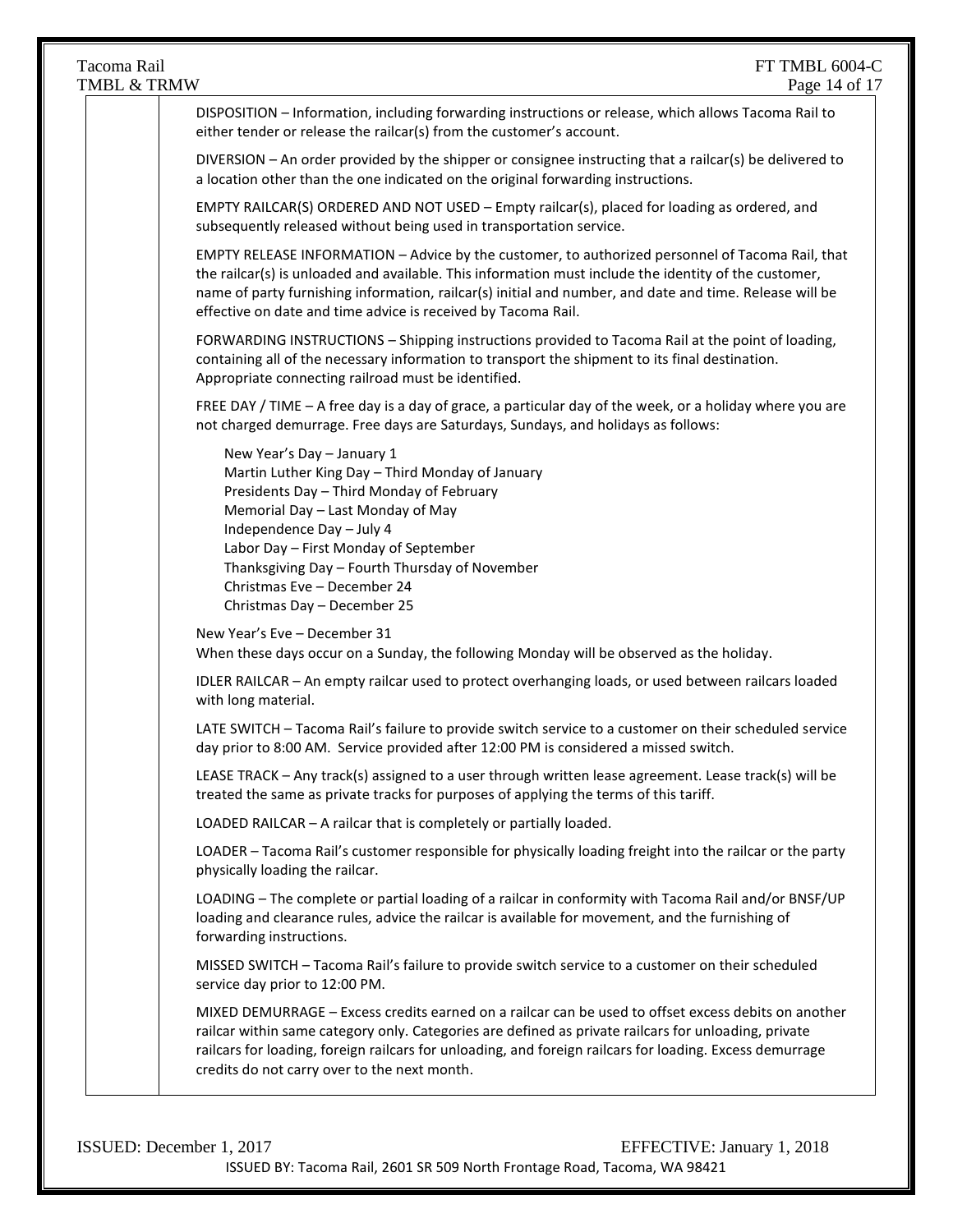# TMBL  $&$  TRMW

| NOTIFICATION - When required, notification will be furnished electronically, in writing or verbally, to<br>all parties entitled to receive notification that the railcar(s) is available for loading, unloading, or<br>otherwise impacted by demurrage provisions.                                                                                                    |
|-----------------------------------------------------------------------------------------------------------------------------------------------------------------------------------------------------------------------------------------------------------------------------------------------------------------------------------------------------------------------|
| OPERATIONAL RELEASE - The notification received from a customer that loading or unloading of a<br>railcar(s) has been completed and the railcar is available for movement.                                                                                                                                                                                            |
| ORDER IN DATE - The date that the customer requires placement of railcar(s) at facility or industry<br>from Tacoma Rail.                                                                                                                                                                                                                                              |
| ORDER IN CUSTOMER - Customer who, by prior arrangement, has notified Tacoma Rail that railcars<br>shall not be placed for loading or unloading, until Tacoma Rail has received an order (switch request)<br>for placement from said customer.                                                                                                                         |
| OTHER THAN PUBLIC DELIVERY TRACK - Any tracks assigned for individual use, including privately<br>owned or leased track.                                                                                                                                                                                                                                              |
| PARTIAL UNLOADING - The partial unloading of a railcar(s) and furnishing of the proper<br>forwarding/handling instructions.                                                                                                                                                                                                                                           |
| PRIVATE RAILCAR(S) - Railcar(s) bearing other than railroad reporting marks and which is not owned or<br>leased by a railroad.                                                                                                                                                                                                                                        |
| PRIVATE TRACK - Any tracks which are not owned or leased by Tacoma Rail, including track leased by<br>Tacoma Rail to other entities.                                                                                                                                                                                                                                  |
| RAILROAD CONTROLLED RAILCAR(S) - Any railcar(s) other than a private railcar.                                                                                                                                                                                                                                                                                         |
| RECONSIGNMENT - An order from the customer to bill a railcar(s) to other than the original customer,<br>said order being received after the railcar(s) is delivered to its original destination. (An order to turn<br>the railcar over to another party, that does not require an additional movement of the railcar, is not a<br>re-consignment.)                    |
| REFUSED LOADED RAILCAR(S) - An original loaded railcar(s) refused at destination without being<br>unloaded.                                                                                                                                                                                                                                                           |
| REJECTED EMPTY RAILCAR(S) - Empty railcar(s) determined to be unfit for loading.                                                                                                                                                                                                                                                                                      |
| RELEASE - The notification received from a customer that loading or unloading of a railcar(s) has been<br>completed and the railcar(s) is available for movement and forwarding instructions have been<br>received, if applicable. The date and time notification is received by Tacoma Rail, will constitute both<br>an Operational Release and a Demurrage Release. |
| RELOADING - When a railcar(s) is held for loading after being released empty.                                                                                                                                                                                                                                                                                         |
| RESHIPMENT - A new document by which the entire original shipment is forwarded in the same railcar<br>to another destination.                                                                                                                                                                                                                                         |
| RUN AROUND - Railcar(s) tendered to customer for loading or unloading that are actually placed<br>ahead of railcars previously tendered for loading or unloading.                                                                                                                                                                                                     |
| SHIPPER OR CONSIGNOR - The party designated on the bill of lading as the entity which has caused the<br>goods to be shipped. The consignor may also be the loader.                                                                                                                                                                                                    |
| SPOT ON ARRIVAL CUSTOMER - Tacoma Rail, without notification, will place railcar(s) for loading or<br>unloading upon availability. Spot On Arrival customers allow Tacoma Rail to choose which railcars to<br>place based upon available customer capacity; therefore, credits will not be warranted when newer<br>railcars are spotted ahead of older railcars.      |
| STRAIGHT DEMURRAGE - Straight demurrage rules provide for an allowance of a set amount of credits<br>for the loading or unloading of railcars and for a definite charge by the day for each railcar held beyond                                                                                                                                                       |
|                                                                                                                                                                                                                                                                                                                                                                       |

| <b>ISSUED:</b> December 1, 2017 | EFFECTIVE: January 1, 2018                                                |
|---------------------------------|---------------------------------------------------------------------------|
|                                 | ISSUED BY: Tacoma Rail, 2601 SR 509 North Frontage Road, Tacoma, WA 98421 |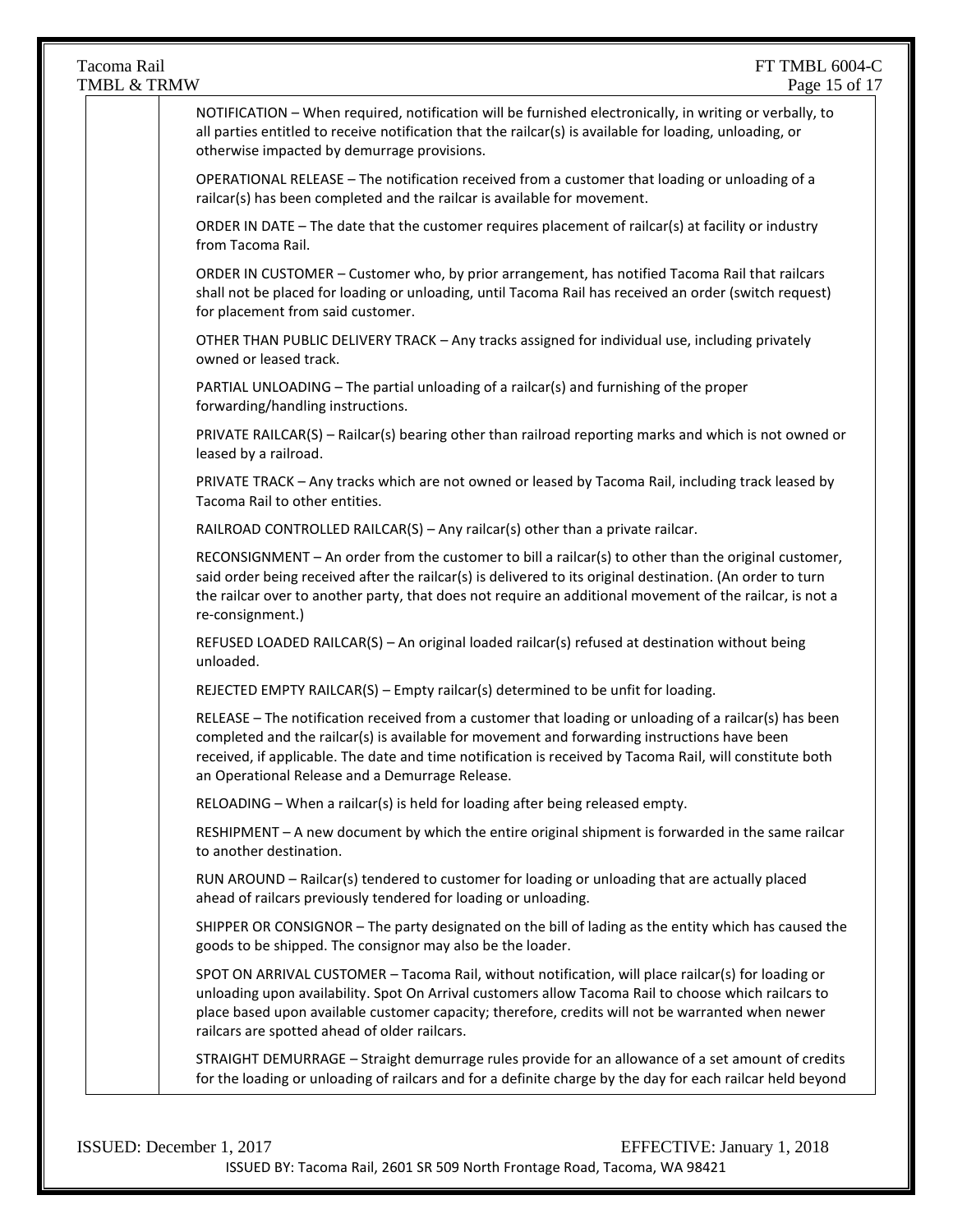| Tacoma Rail<br>TMBL & TRMW |                                                                                                                                                                                                                                                                                                                                                                                                                                                                                                                                                                                                                                                                                                                                 | FT TMBL 6004-C<br>Page 16 of 17                                                                                                                                                                                                                                     |  |  |  |
|----------------------------|---------------------------------------------------------------------------------------------------------------------------------------------------------------------------------------------------------------------------------------------------------------------------------------------------------------------------------------------------------------------------------------------------------------------------------------------------------------------------------------------------------------------------------------------------------------------------------------------------------------------------------------------------------------------------------------------------------------------------------|---------------------------------------------------------------------------------------------------------------------------------------------------------------------------------------------------------------------------------------------------------------------|--|--|--|
|                            | the allotted applied credits. Excess credits on one railcar cannot be utilized to offset excess debits on<br>another railcar.<br>TACOMA RAIL - City of Tacoma, Department of Public Utilities, Beltline Division dba: Tacoma Municipal<br><b>Beltline Railway</b><br>TACOMA RAIL MOUNTAIN DIVISION - City of Tacoma, Department of Public Works dba Tacoma Rail<br><b>Mountain Division</b><br>TENDER - Railcars are considered tendered to the customer upon either notification, actual placement,<br>or constructive placement of empty or loaded railcar(s).<br>TIME - Local time is applicable, Pacific Time Zone. Time is expressed on the basis of the 24-hour clock.<br>(Example: 12:01 AM is expressed as 0001 hours). |                                                                                                                                                                                                                                                                     |  |  |  |
|                            |                                                                                                                                                                                                                                                                                                                                                                                                                                                                                                                                                                                                                                                                                                                                 |                                                                                                                                                                                                                                                                     |  |  |  |
|                            |                                                                                                                                                                                                                                                                                                                                                                                                                                                                                                                                                                                                                                                                                                                                 |                                                                                                                                                                                                                                                                     |  |  |  |
|                            |                                                                                                                                                                                                                                                                                                                                                                                                                                                                                                                                                                                                                                                                                                                                 |                                                                                                                                                                                                                                                                     |  |  |  |
|                            |                                                                                                                                                                                                                                                                                                                                                                                                                                                                                                                                                                                                                                                                                                                                 |                                                                                                                                                                                                                                                                     |  |  |  |
|                            |                                                                                                                                                                                                                                                                                                                                                                                                                                                                                                                                                                                                                                                                                                                                 | UNLOADER - Tacoma Rail's customer responsible for physically unloading freight from the railcar.                                                                                                                                                                    |  |  |  |
|                            |                                                                                                                                                                                                                                                                                                                                                                                                                                                                                                                                                                                                                                                                                                                                 | UNLOADING - The complete unloading of a railcar and advice from customer to Tacoma Rail that the<br>railcar is empty and available, or a railcar has been reloaded with empty release info furnished on<br>loaded railcar and forwarding instructions are received. |  |  |  |
| 999                        |                                                                                                                                                                                                                                                                                                                                                                                                                                                                                                                                                                                                                                                                                                                                 | <b>EXPLANATION OF ABBREVIATIONS AND REFERENCE</b>                                                                                                                                                                                                                   |  |  |  |
|                            | AAR                                                                                                                                                                                                                                                                                                                                                                                                                                                                                                                                                                                                                                                                                                                             | <b>Association of American Railroads</b>                                                                                                                                                                                                                            |  |  |  |
|                            | <b>NSO</b>                                                                                                                                                                                                                                                                                                                                                                                                                                                                                                                                                                                                                                                                                                                      | National Service Order, Western Trunk Line Committee, Agent                                                                                                                                                                                                         |  |  |  |
|                            | <b>OPSL</b>                                                                                                                                                                                                                                                                                                                                                                                                                                                                                                                                                                                                                                                                                                                     | Official List of Open and Prepay Stations, Station List Publishing Company, Agent                                                                                                                                                                                   |  |  |  |
|                            | <b>RER</b>                                                                                                                                                                                                                                                                                                                                                                                                                                                                                                                                                                                                                                                                                                                      | The Official Railway Equipment Register, R.E.R. Publishing Company, Agent                                                                                                                                                                                           |  |  |  |
|                            | <b>RPS</b>                                                                                                                                                                                                                                                                                                                                                                                                                                                                                                                                                                                                                                                                                                                      | Railroad Publication Services, Agent                                                                                                                                                                                                                                |  |  |  |
|                            | <b>STB</b>                                                                                                                                                                                                                                                                                                                                                                                                                                                                                                                                                                                                                                                                                                                      | <b>Surface Transportation Board</b>                                                                                                                                                                                                                                 |  |  |  |
|                            | <b>STCC</b>                                                                                                                                                                                                                                                                                                                                                                                                                                                                                                                                                                                                                                                                                                                     | <b>Standard Transportation Commodity Code</b>                                                                                                                                                                                                                       |  |  |  |
|                            | <b>TMBL</b>                                                                                                                                                                                                                                                                                                                                                                                                                                                                                                                                                                                                                                                                                                                     | Tacoma Rail, Tacoma Municipal Belt Line Railway                                                                                                                                                                                                                     |  |  |  |
|                            | <b>TRMW</b>                                                                                                                                                                                                                                                                                                                                                                                                                                                                                                                                                                                                                                                                                                                     | Tacoma Rail Mountain Division                                                                                                                                                                                                                                       |  |  |  |
|                            | <b>UFC</b>                                                                                                                                                                                                                                                                                                                                                                                                                                                                                                                                                                                                                                                                                                                      | Uniform Freight Classification, Uniform Freight Classification Committee, Agent                                                                                                                                                                                     |  |  |  |
|                            | WA                                                                                                                                                                                                                                                                                                                                                                                                                                                                                                                                                                                                                                                                                                                              | State of Washington                                                                                                                                                                                                                                                 |  |  |  |
|                            |                                                                                                                                                                                                                                                                                                                                                                                                                                                                                                                                                                                                                                                                                                                                 |                                                                                                                                                                                                                                                                     |  |  |  |
|                            |                                                                                                                                                                                                                                                                                                                                                                                                                                                                                                                                                                                                                                                                                                                                 |                                                                                                                                                                                                                                                                     |  |  |  |
|                            |                                                                                                                                                                                                                                                                                                                                                                                                                                                                                                                                                                                                                                                                                                                                 |                                                                                                                                                                                                                                                                     |  |  |  |
|                            |                                                                                                                                                                                                                                                                                                                                                                                                                                                                                                                                                                                                                                                                                                                                 |                                                                                                                                                                                                                                                                     |  |  |  |
|                            | END                                                                                                                                                                                                                                                                                                                                                                                                                                                                                                                                                                                                                                                                                                                             |                                                                                                                                                                                                                                                                     |  |  |  |

ISSUED: December 1, 2017 EFFECTIVE: January 1, 2018 ISSUED BY: Tacoma Rail, 2601 SR 509 North Frontage Road, Tacoma, WA 98421